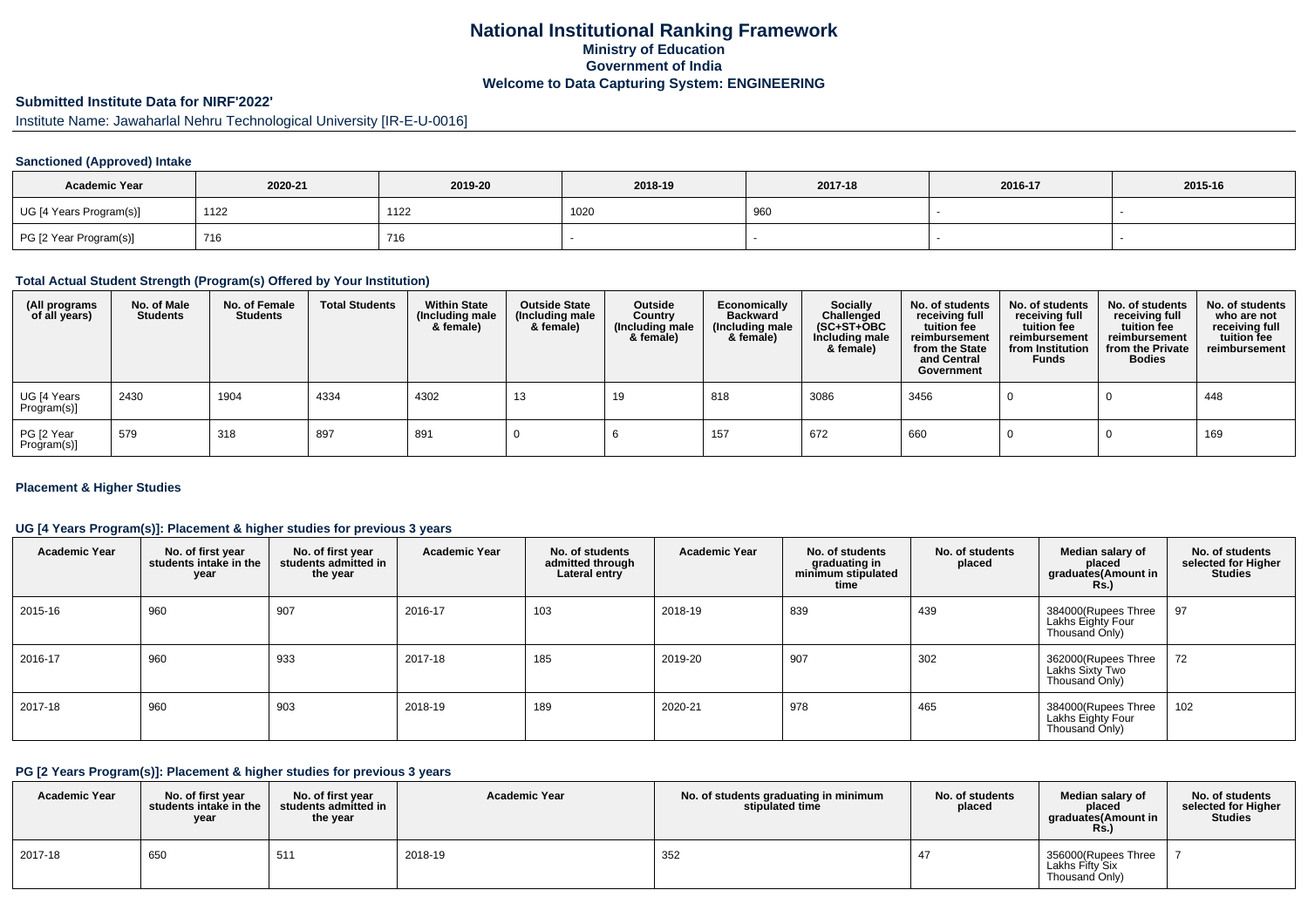| 2018-19 | 650 | 517 | 2019-20 | 433 | <u>.</u> | 386000(Rupees Three<br>Lakhs Eighty Six<br>Thousand Only)  |  |
|---------|-----|-----|---------|-----|----------|------------------------------------------------------------|--|
| 2019-20 | 716 | 403 | 2020-21 | 306 |          | 348000(Rupees Three<br>Lakhs Forty Eight<br>Thousand Only) |  |

#### **Ph.D Student Details**

| Ph.D (Student pursuing doctoral program till 2020-21 Students admitted in the academic year 2020-21 should not be entered here.) |         |                       |         |  |  |
|----------------------------------------------------------------------------------------------------------------------------------|---------|-----------------------|---------|--|--|
|                                                                                                                                  |         | <b>Total Students</b> |         |  |  |
| Full Time                                                                                                                        |         | 114                   |         |  |  |
| Part Time                                                                                                                        |         | 690                   |         |  |  |
| No. of Ph.D students graduated (including Integrated Ph.D)                                                                       |         |                       |         |  |  |
|                                                                                                                                  | 2020-21 | 2019-20               | 2018-19 |  |  |
| Full Time                                                                                                                        |         |                       |         |  |  |
| Part Time                                                                                                                        | 60      | 65                    | -82     |  |  |

### **Financial Resources: Utilised Amount for the Capital expenditure for previous 3 years**

| Academic Year                                                                                                                                                                             | 2020-21                                                                                        | 2019-20                                                                                               | 2018-19                                                                                     |  |  |  |  |
|-------------------------------------------------------------------------------------------------------------------------------------------------------------------------------------------|------------------------------------------------------------------------------------------------|-------------------------------------------------------------------------------------------------------|---------------------------------------------------------------------------------------------|--|--|--|--|
|                                                                                                                                                                                           | <b>Utilised Amount</b>                                                                         | <b>Utilised Amount</b>                                                                                | <b>Utilised Amount</b>                                                                      |  |  |  |  |
| Annual Capital Expenditure on Academic Activities and Resources (excluding expenditure on buildings)                                                                                      |                                                                                                |                                                                                                       |                                                                                             |  |  |  |  |
| Library (Books, Journals and e-Resources only)                                                                                                                                            | 275659 (Rupees two lakh seventy five thousand six hundred<br>fifty nin Only)                   | 1804035 (Rupee eighteen lakh four thousand thirty five Only)                                          | 1767750 (Rupees seventeen lakh sixty seven thousand seven<br>hundred fifty Only)            |  |  |  |  |
| New Equipment and software for Laboratories                                                                                                                                               | 13132121 (Rupees one crore thirty one lakh thirty two<br>thousand one hundred twenty one Only) | 37129895 (Rupees three crore seventy one lakh twenty nine<br>thousand eight hundred ninety five Only) | 13245305 (Rupees one crore thirty two lakh forty five thousand<br>three hundred eight Only) |  |  |  |  |
| <b>Engineering Workshops</b>                                                                                                                                                              | 250000 (Rupees two lakh fifty thousand Only)                                                   | 227115 (Rupees two lakh twenty seven thousand one hundred<br>fifteen Only)                            | 94303 (Rupees ninety four thousand three hundred three Only)                                |  |  |  |  |
| Other expenditure on creation of Capital Assets (For setting up<br>classrooms, seminar hall, conference hall, library, Lab, Engq<br>workshops excluding expenditure on Land and Building) | 11332245 (Rupees one crore thirteen lakh thirty two thousand<br>two hundred forty five Only)   | 7788047 (Rupees seventy seven lakh eighty eight thousand<br>forty seven Only)                         | 7935078 (Ruees seventy nine lakh thirty five thousand seventy<br>eightOnly)                 |  |  |  |  |

### **Financial Resources: Utilised Amount for the Operational expenditure for previous 3 years**

| <b>Academic Year</b>                                                                                                                                                                            | 2020-21                                                                                            | 2019-20                                                                                                | 2018-19                                                                                               |  |  |  |  |
|-------------------------------------------------------------------------------------------------------------------------------------------------------------------------------------------------|----------------------------------------------------------------------------------------------------|--------------------------------------------------------------------------------------------------------|-------------------------------------------------------------------------------------------------------|--|--|--|--|
|                                                                                                                                                                                                 | <b>Utilised Amount</b>                                                                             | <b>Utilised Amount</b>                                                                                 | <b>Utilised Amount</b>                                                                                |  |  |  |  |
| <b>Annual Operational Expenditure</b>                                                                                                                                                           |                                                                                                    |                                                                                                        |                                                                                                       |  |  |  |  |
| Salaries (Teaching and Non Teaching staff)                                                                                                                                                      | 390177141 (Rupees thirty nine crore one lakh seventy seven<br>thousand one hundred forty one only) | 395760133 (Rupees thirty nine crore fifty seven lakh sixty<br>thousand one hundred thirty three only ) | 392850852 (Rupees thirty nine crore twenty eight lakh fifty<br>thousand eight hundred fifty two only) |  |  |  |  |
| Maintenance of Academic Infrastructure or consumables and<br>other running expenditures (excluding maintenance of hostels<br>and allied services, rent of the building, depreciation cost, etc) | 11205443 (Rupees one crore twelve lakh five thousand four<br>hundred forty three only)             | 42663107 (Rupees four crore twenty six lakh sixty three<br>thousand one hundred seven only)            | 30879836 (Rupees three crore eight lakh seventy nine<br>thousand eight hundred thirty six only)       |  |  |  |  |
| Seminars/Conferences/Workshops                                                                                                                                                                  | 2047201 (Rupees twenty lakh forty seven thousand two<br>hundred one only)                          | 4409932 (Rupees forty four lakh nine thousand nine hundred<br>thirty two only)                         | 3366994 (Rupees thirty three lakh sixty six thousand nine<br>hundred ninety four only)                |  |  |  |  |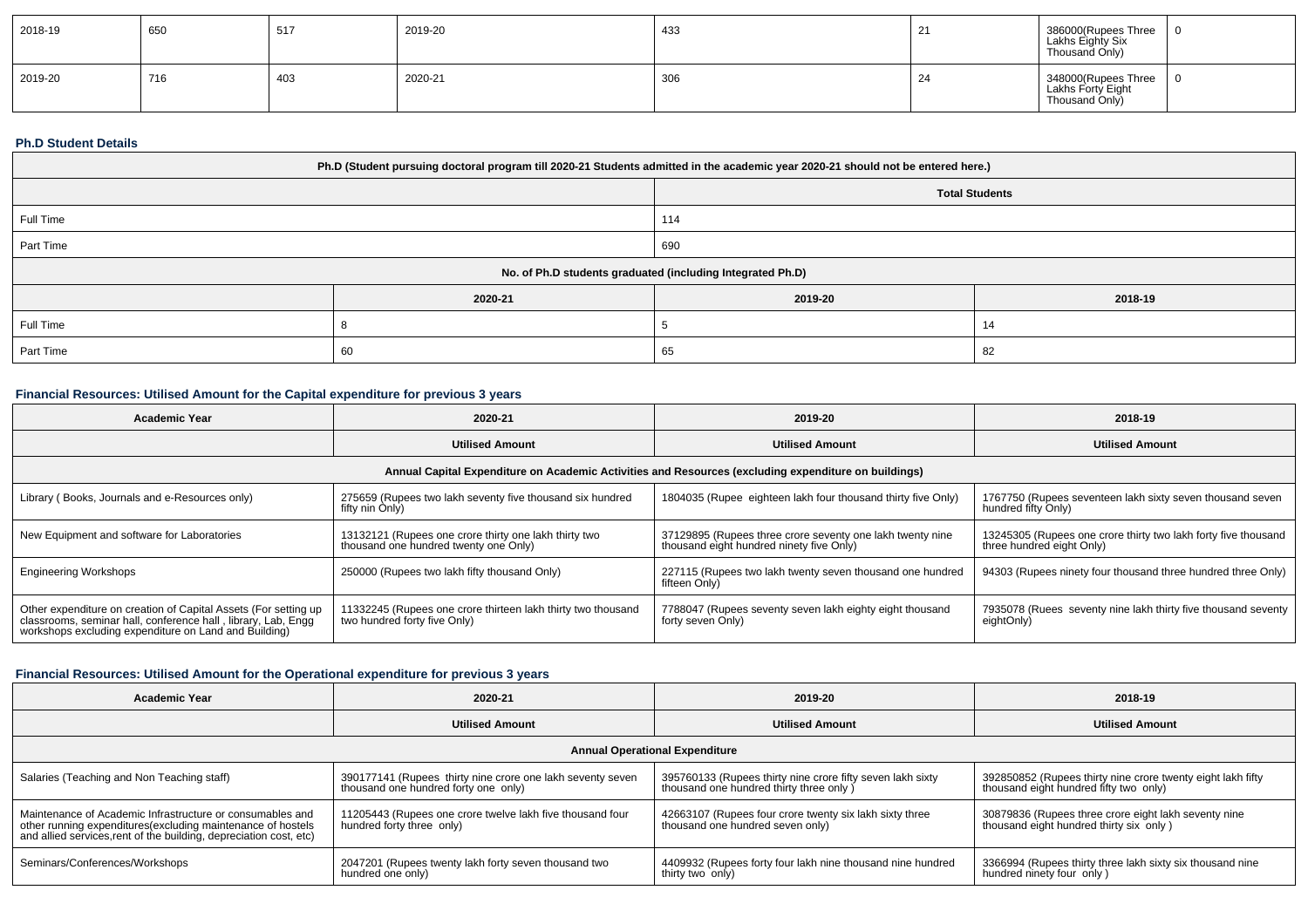| Calendar year            | 2020 | 2019 | 2018 |
|--------------------------|------|------|------|
| No. of Patents Published |      |      |      |
| No. of Patents Granted   |      |      |      |

#### **Sponsored Research Details**

| <b>Financial Year</b>                    | 2020-21                                                                        | 2019-20                                                                   | 2018-19                                                                         |
|------------------------------------------|--------------------------------------------------------------------------------|---------------------------------------------------------------------------|---------------------------------------------------------------------------------|
| Total no. of Sponsored Projects          |                                                                                |                                                                           |                                                                                 |
| Total no. of Funding Agencies            |                                                                                |                                                                           |                                                                                 |
| Total Amount Received (Amount in Rupees) | 2521733                                                                        | 2561936                                                                   | 14314708                                                                        |
| Amount Received in Words                 | Ruppes twenty five lakh twenty one thousand seven hundred<br>thirty three only | Rupees twenty five lakh sixty one thousand nine hundred thirty<br>sixonly | Rupees one crore forty three lakh fourteen thousand seven<br>hundred eight only |

### **Consultancy Project Details**

| <b>Financial Year</b>                    | 2020-21                                                                      | 2019-20                                                                    | 2018-19                                                        |
|------------------------------------------|------------------------------------------------------------------------------|----------------------------------------------------------------------------|----------------------------------------------------------------|
| Total no. of Consultancy Projects        | 305                                                                          | 406                                                                        | 403                                                            |
| Total no. of Client Organizations        | 249                                                                          | 263                                                                        | 336                                                            |
| Total Amount Received (Amount in Rupees) | 2268467                                                                      | 2087324                                                                    | 5287690                                                        |
| Amount Received in Words                 | Rupees twenty two lakh sixty eight thousand four hundred sixty<br>seven only | Rupees twenty lakh eighty seven thousand three hundred<br>twenty four only | Rupees fifty two lakh eighty seven thousand six hundred ninety |

### **PCS Facilities: Facilities of physically challenged students**

| 1. Do your institution buildings have Lifts/Ramps?                                                                                                         | Yes, more than 80% of the buildings |
|------------------------------------------------------------------------------------------------------------------------------------------------------------|-------------------------------------|
| 2. Do your institution have provision for walking aids, including wheelchairs and transportation from one building to another for<br>handicapped students? | Yes                                 |
| 3. Do your institution buildings have specially designed toilets for handicapped students?                                                                 | Yes, more than 80% of the buildings |

### **Faculty Details**

| Srno           | Name                               | Age | Designation                | Gender | Qualification | Experience (In<br>Months) | <b>Currently working</b><br>with institution? | <b>Joining Date</b> | <b>Leaving Date</b> | <b>Association type</b> |
|----------------|------------------------------------|-----|----------------------------|--------|---------------|---------------------------|-----------------------------------------------|---------------------|---------------------|-------------------------|
|                | D Pavan Kumar                      | 38  | <b>Assistant Professor</b> | Male   | M.Tech        | 140                       | Yes                                           | 30-11-2009          | --                  | Adhoc / Contractual     |
| 2              | Dr D Jagan Mohan                   | 54  | <b>Assistant Professor</b> | Male   | Ph.D          | 268                       | Yes                                           | 03-03-1999          | $\sim$              | Adhoc / Contractual     |
| 3              | T Prahlad Reddy                    | 33  | <b>Assistant Professor</b> | Male   | M.Tech        | 36                        | Yes                                           | 07-07-2018          | $\sim$              | Adhoc / Contractual     |
| $\overline{4}$ | Dr J Sreenivasulu                  | 36  | <b>Assistant Professor</b> | Male   | Ph.D          | 125                       | Yes                                           | 03-02-2011          | $- -$               | Regular                 |
| 5              | T Sailaja                          | 46  | <b>Assistant Professor</b> | Female | M. Phil       | 190                       | Yes                                           | 09-09-2005          | $- -$               | Adhoc / Contractual     |
| 6              | <b>B Sreenivasa Kumar</b><br>Reddy | 43  | <b>Assistant Professor</b> | Male   | M.Tech        | 249                       | Yes                                           | 07-07-2012          | --                  | Adhoc / Contractual     |
|                | Dr K Jithendra Gowd                | -41 | <b>Assistant Professor</b> | Female | Ph.D          | 132                       | Yes                                           | 03-02-2011          | $\sim$              | Regular                 |

**IPR**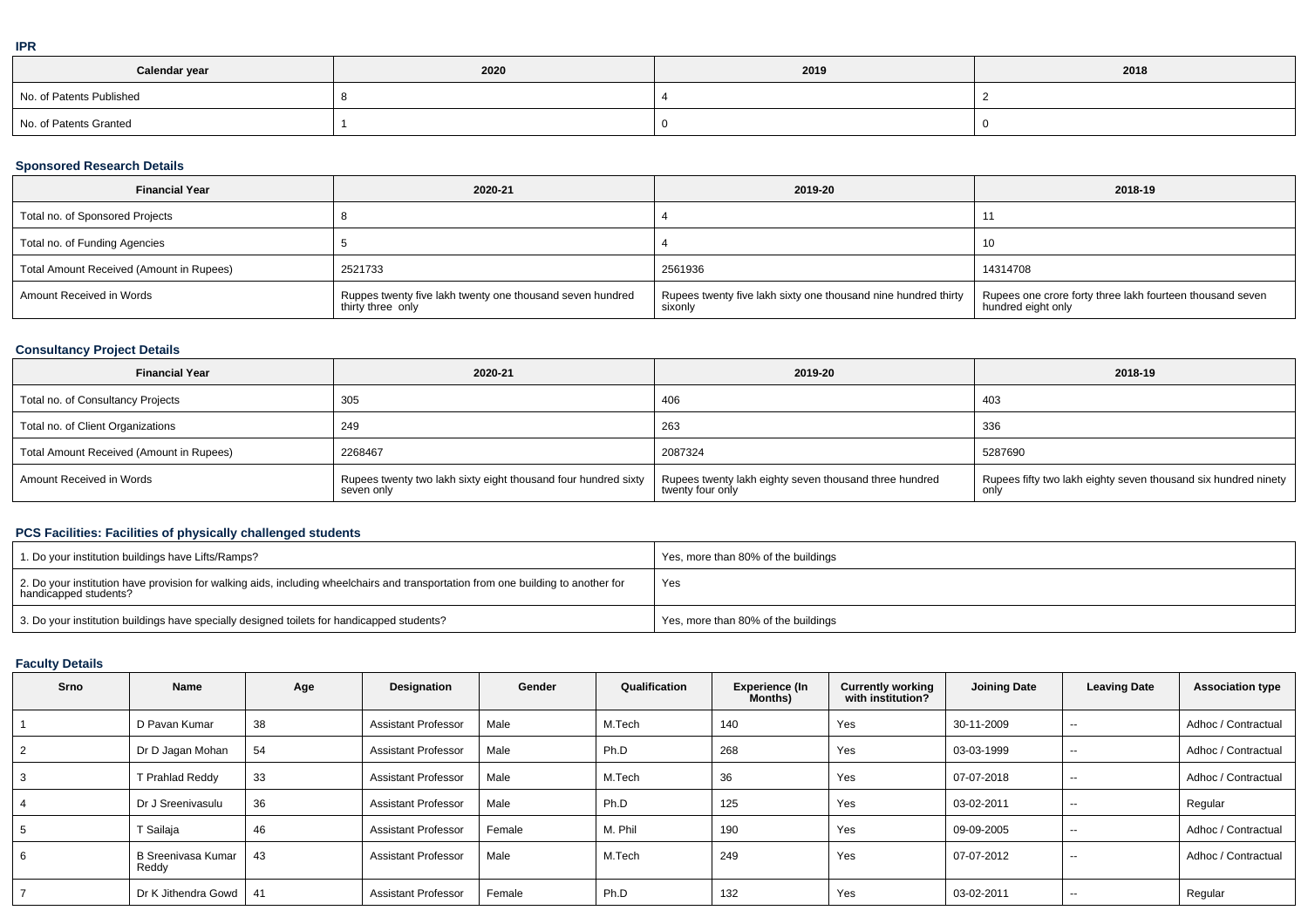| 8  | K Subba Rao                | 42 | <b>Assistant Professor</b>                          | Male   | M.Tech    | 199 | Yes | 12-12-2005 | $\overline{\phantom{a}}$ | Adhoc / Contractual |
|----|----------------------------|----|-----------------------------------------------------|--------|-----------|-----|-----|------------|--------------------------|---------------------|
| 9  | Dr R Raja Sekhar           | 43 | Associate Professor                                 | Male   | Ph.D      | 274 | Yes | 16-11-2006 | $\overline{\phantom{a}}$ | Regular             |
| 10 | Ahammed Syed<br>Zaheer     | 34 | <b>Assistant Professor</b>                          | Male   | M.Tech    | 67  | Yes | 27-07-2016 | $\overline{\phantom{a}}$ | Adhoc / Contractual |
| 11 | Dr G Sankar Sekhar<br>Raju | 59 | Dean / Principal /<br>Director / Vice<br>Chancellor | Male   | Ph.D      | 393 | Yes | 23-11-2006 | $\overline{\phantom{a}}$ | Regular             |
| 12 | R Vishnu Vardhan<br>Reddy  | 35 | <b>Assistant Professor</b>                          | Male   | M.E.      | 132 | Yes | 01-07-2010 | --                       | Adhoc / Contractual |
| 13 | Dr C Sashidhar             | 49 | Professor                                           | Male   | Ph.D      | 261 | Yes | 22-10-1999 | $\overline{\phantom{a}}$ | Regular             |
| 14 | Dr M Yohan                 | 61 | Professor                                           | Male   | Ph.D      | 367 | No  | 19-12-1990 | 27-05-2021               | Regular             |
| 15 | Smt Y Manasa               | 34 | <b>Assistant Professor</b>                          | Female | M.Tech    | 96  | Yes | 24-06-2013 | --                       | Adhoc / Contractual |
| 16 | Dr T Noorjahan<br>Begum    | 35 | <b>Assistant Professor</b>                          | Female | Ph.D      | 81  | Yes | 03-11-2014 | $\overline{\phantom{a}}$ | Adhoc / Contractual |
| 17 | Dr V B Chithra             | 48 | Professor                                           | Female | Ph.D      | 296 | Yes | 14-02-2011 | $\overline{\phantom{a}}$ | Regular             |
| 18 | Dr K Aruna                 | 51 | <b>Assistant Professor</b>                          | Female | Ph.D      | 165 | Yes | 28-02-2011 | $\overline{\phantom{a}}$ | Regular             |
| 19 | P G Varna Kumar<br>Reddy   | 32 | <b>Assistant Professor</b>                          | Male   | M.Tech    | 85  | Yes | 01-09-2014 | $\overline{\phantom{a}}$ | Adhoc / Contractual |
| 20 | Dr M P Ranagaiah           | 45 | <b>Assistant Professor</b>                          | Male   | Ph.D      | 165 | Yes | 01-10-2007 | $\overline{\phantom{a}}$ | Adhoc / Contractual |
| 21 | M Rathaiah                 | 35 | <b>Assistant Professor</b>                          | Male   | M.Tech    | 118 | Yes | 22-09-2011 | $\overline{\phantom{a}}$ | Adhoc / Contractual |
| 22 | Smt D Lalitha<br>Kumari    | 39 | <b>Assistant Professor</b>                          | Female | M.Tech    | 125 | Yes | 08-02-2011 | $\overline{\phantom{a}}$ | Regular             |
| 23 | T Taruni                   | 28 | <b>Assistant Professor</b>                          | Female | M.Tech    | 52  | Yes | 01-09-2017 | $\overline{\phantom{a}}$ | Adhoc / Contractual |
| 24 | Dr B Triveni               | 38 | <b>Assistant Professor</b>                          | Female | Ph.D      | 121 | Yes | 18-08-2011 | $\overline{\phantom{a}}$ | Adhoc / Contractual |
| 25 | K V Siva Prasad<br>Reddy   | 38 | <b>Assistant Professor</b>                          | Male   | M.Tech    | 129 | Yes | 01-07-2014 | $\overline{\phantom{a}}$ | Adhoc / Contractual |
| 26 | Dr B Lalitha               | 39 | Associate Professor                                 | Female | Ph.D      | 198 | Yes | 07-11-2006 | ц,                       | Regular             |
| 27 | G Sudha Gowd               | 36 | <b>Assistant Professor</b>                          | Female | M.Tech    | 61  | Yes | 30-06-2016 | $\overline{\phantom{a}}$ | Adhoc / Contractual |
| 28 | M Kalyan Kumar             | 49 | <b>Assistant Professor</b>                          | Male   | M.Tech    | 278 | Yes | 06-04-2001 | $\overline{\phantom{a}}$ | Regular             |
| 29 | K Sravan Kumar             | 37 | <b>Assistant Professor</b>                          | Male   | Ph.D      | 72  | No  | 29-06-2015 | 02-02-2021               | Adhoc / Contractual |
| 30 | B Joji Reddy               | 59 | Associate Professor                                 | Male   | MP.Ed.    | 176 | Yes | 09-11-2006 |                          | Regular             |
| 31 | <b>B Siva Kumar</b>        | 37 | <b>Assistant Professor</b>                          | Male   | M.Sc(Phy) | 135 | Yes | 01-10-2013 | $\ddot{\phantom{a}}$     | Adhoc / Contractual |
| 32 | Dr D Zarena                | 40 | Assistant Professor                                 | Female | Ph.D      | 125 | Yes | 11-02-2011 | $\overline{\phantom{a}}$ | Regular             |
| 33 | Dr A Saila Kumari          | 47 | <b>Assistant Professor</b>                          | Female | Ph.D      | 125 | Yes | 04-02-2011 | $\overline{\phantom{a}}$ | Regular             |
| 34 | Dr P R Bhanu<br>Murthy     | 59 | Professor                                           | Male   | Ph.D      | 382 | Yes | 23-10-1989 | $\overline{\phantom{a}}$ | Regular             |
| 35 | Dr P Sujatha               | 49 | Professor                                           | Female | M.Tech    | 228 | Yes | 31-05-2003 | $\overline{\phantom{a}}$ | Regular             |
| 36 | Dr B Eswara Reddy          | 49 | Professor                                           | Male   | Ph.D      | 261 | Yes | 26-10-1999 | $\overline{\phantom{a}}$ | Regular             |
| 37 | D Madhuri                  | 28 | <b>Assistant Professor</b>                          | Female | M.Tech    | 46  | Yes | 01-09-2017 | $\overline{\phantom{a}}$ | Adhoc / Contractual |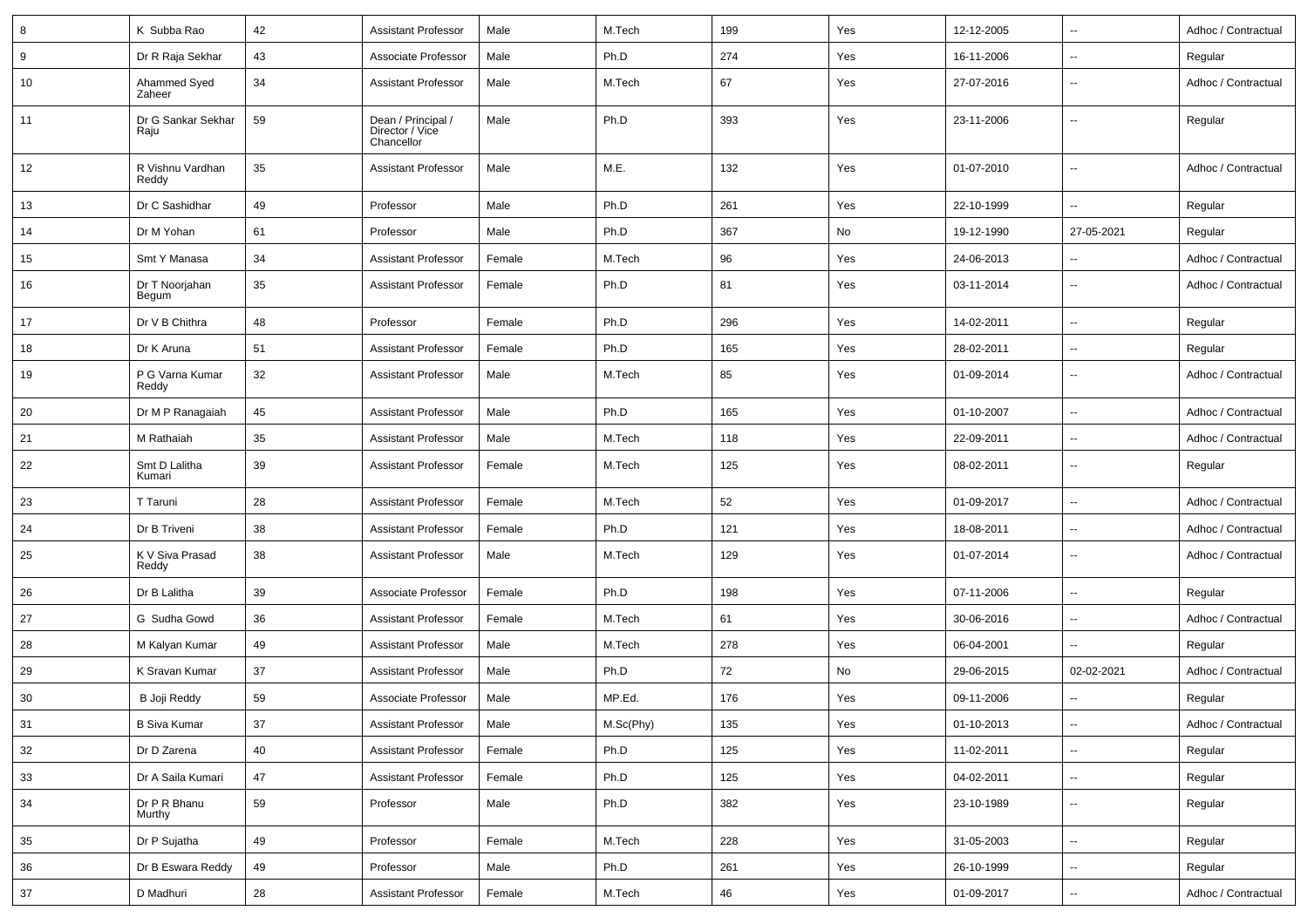| 38 | Dr K Jayalakshmi                 | 42     | Associate Professor        | Female | Ph.D             | 175 | Yes | 09-12-2006 | --                       | Regular             |
|----|----------------------------------|--------|----------------------------|--------|------------------|-----|-----|------------|--------------------------|---------------------|
| 39 | M Naga Seshudu                   | 29     | <b>Assistant Professor</b> | Male   | M.Tech           | 74  | Yes | 16-07-2016 | $\overline{\phantom{a}}$ | Adhoc / Contractual |
| 40 | G Pradeep Reddy                  | 37     | <b>Assistant Professor</b> | Male   | M.Tech           | 157 | Yes | 21-06-2008 | $\overline{\phantom{a}}$ | Adhoc / Contractual |
| 41 | <b>B</b> Madhu Babu              | 34     | <b>Assistant Professor</b> | Male   | M.Tech           | 106 | Yes | 22-09-2012 | --                       | Adhoc / Contractual |
| 42 | <b>B Yeswanth Kumar</b><br>Reddy | 34     | <b>Assistant Professor</b> | Male   | M.Tech           | 129 | Yes | 15-12-2010 | $\sim$                   | Adhoc / Contractual |
| 43 | Md Karishma                      | 28     | <b>Assistant Professor</b> | Female | M.Tech           | 53  | Yes | 01-09-2017 | $\overline{\phantom{a}}$ | Adhoc / Contractual |
| 44 | R NARENDRA RAO                   | 41     | <b>Assistant Professor</b> | Male   | M.Tech           | 168 | Yes | 03-11-2010 | --                       | Adhoc / Contractual |
| 45 | Dr B Muni Lavanya                | 32     | <b>Assistant Professor</b> | Female | Ph.D             | 109 | Yes | 01-07-2013 | --                       | Adhoc / Contractual |
| 46 | S VARALAKSHMI                    | 31     | <b>Assistant Professor</b> | Female | M.Tech           | 64  | Yes | 11-07-2016 | $\overline{\phantom{a}}$ | Adhoc / Contractual |
| 47 | Dr M Ramasekhara<br>Reddy        | 44     | <b>Assistant Professor</b> | Male   | Ph.D             | 123 | Yes | 03-02-2011 | $\overline{\phantom{a}}$ | Regular             |
| 48 | D Raja Kullayappa                | 28     | <b>Assistant Professor</b> | Male   | M.Tech           | 60  | Yes | 22-09-2016 | --                       | Adhoc / Contractual |
| 49 | P Rizwan                         | 33     | <b>Assistant Professor</b> | Male   | M.Tech           | 80  | Yes | 20-11-2014 | --                       | Adhoc / Contractual |
| 50 | Dr T Bala Narasaiah              | 46     | Professor                  | Male   | Ph.D             | 274 | Yes | 09-09-2006 | --                       | Regular             |
| 51 | P Yamuna                         | 29     | <b>Assistant Professor</b> | Female | M.Tech           | 63  | Yes | 25-06-2016 | --                       | Adhoc / Contractual |
| 52 | V Mastan                         | 35     | <b>Assistant Professor</b> | Male   | M.Tech           | 120 | Yes | 27-06-2016 | --                       | Adhoc / Contractual |
| 53 | Ms A Geetha                      | 32     | <b>Assistant Professor</b> | Female | MSc(Mathematics) | 97  | Yes | 24-06-2013 | ⊷.                       | Adhoc / Contractual |
| 54 | Dr K Kalyani Radha               | 42     | <b>Assistant Professor</b> | Female | Ph.D             | 178 | Yes | 03-02-2011 | --                       | Regular             |
| 55 | Ms B Revathi                     | 28     | <b>Assistant Professor</b> | Female | M.Tech           | 48  | Yes | 03-07-2017 |                          | Adhoc / Contractual |
| 56 | Usha Priya                       | 31     | <b>Assistant Professor</b> | Female | M.Tech           | 46  | No  | 01-09-2017 | 08-10-2020               | Adhoc / Contractual |
| 57 | N Madhava Reddy                  | 28     | <b>Assistant Professor</b> | Male   | M.Tech           | 49  | Yes | 19-06-2017 |                          | Adhoc / Contractual |
| 58 | Punganuru Swathi                 | 30     | <b>Assistant Professor</b> | Female | M.Tech           | 67  | Yes | 27-07-2016 | --                       | Adhoc / Contractual |
| 59 | Makandar Mehetaj                 | 29     | <b>Assistant Professor</b> | Female | M.Tech           | 67  | Yes | 30-06-2016 | -−                       | Adhoc / Contractual |
| 60 | K S Pratap                       | 40     | <b>Assistant Professor</b> | Male   | M.Tech           | 89  | Yes | 09-08-2014 | --                       | Adhoc / Contractual |
| 61 | Yerraguntla Saritha<br>Reddy     | 42     | <b>Assistant Professor</b> | Female | <b>MBA</b>       | 156 | Yes | 16-07-2015 | $\overline{\phantom{a}}$ | Adhoc / Contractual |
| 62 | Pustela Ratnaraju                | 42     | <b>Assistant Professor</b> | Male   | M.Tech           | 120 | Yes | 08-07-2015 |                          | Adhoc / Contractual |
| 63 | Musalikunta<br>Prasanth          | 32     | <b>Assistant Professor</b> | Male   | M.Sc(Phy)        | 99  | Yes | 18-09-2013 | $\overline{a}$           | Adhoc / Contractual |
| 64 | Repogu Sunil Kumar               | $37\,$ | <b>Assistant Professor</b> | Male   | M.Tech           | 96  | Yes | 08-07-2015 | Щ,                       | Adhoc / Contractual |
| 65 | N Murali Mohan                   | 30     | <b>Assistant Professor</b> | Male   | M.Tech           | 90  | Yes | 06-12-2016 | --                       | Adhoc / Contractual |
| 66 | Swarna Mahesh<br>Naidu           | 28     | <b>Assistant Professor</b> | Male   | M.Tech           | 79  | Yes | 16-07-2015 | $\overline{\phantom{a}}$ | Adhoc / Contractual |
| 67 | Badabagni Pradeep<br>Raju        | 31     | Assistant Professor        | Male   | M. Phil          | 93  | Yes | 15-02-2018 | Щ,                       | Adhoc / Contractual |
| 68 | S Anusha                         | 28     | <b>Assistant Professor</b> | Female | M.Tech           | 36  | Yes | 04-07-2018 | Щ,                       | Adhoc / Contractual |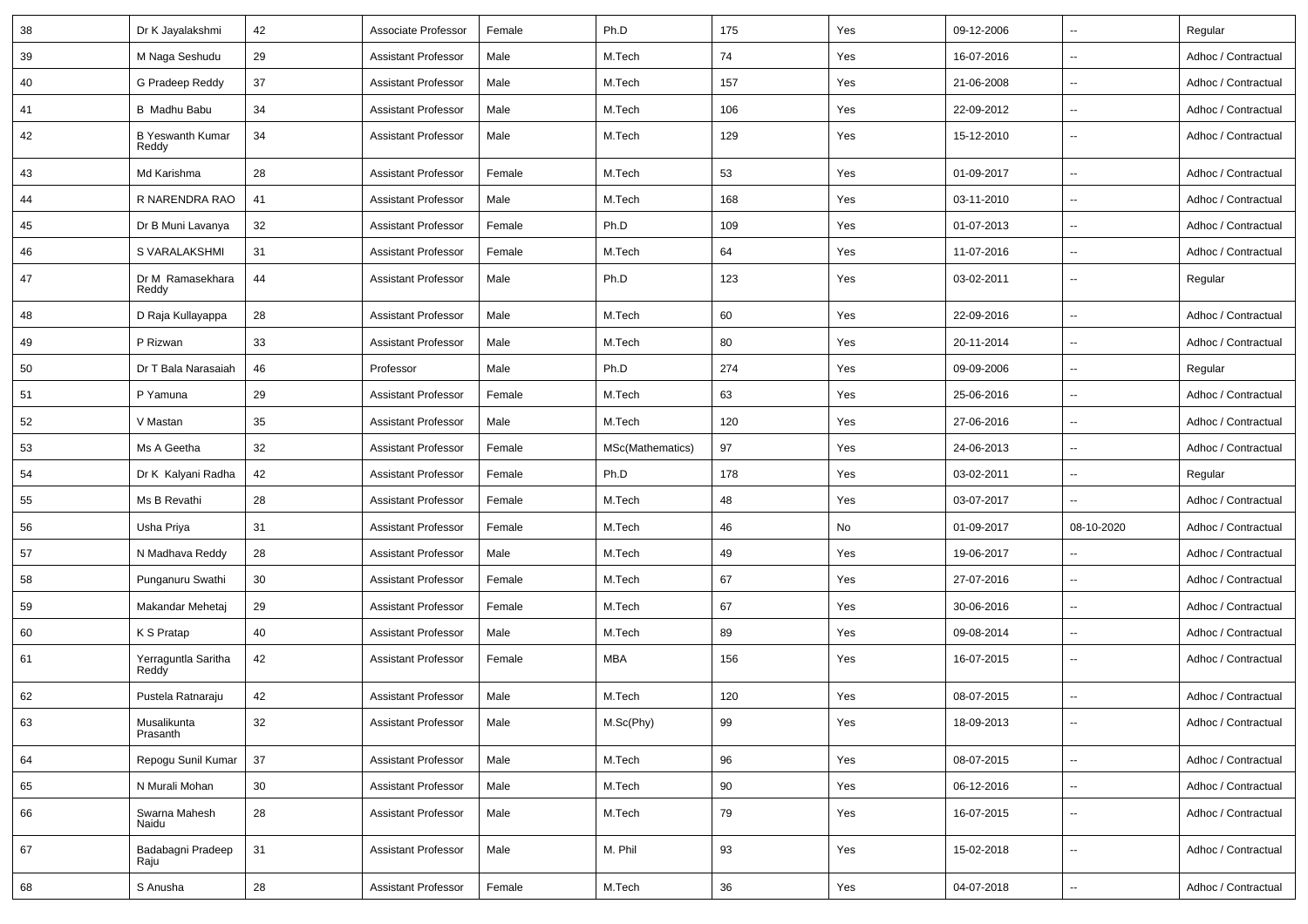| 69 | N Ahamadunnisa<br>Begum          | 27 | <b>Assistant Professor</b> | Female | M.Tech     | 36  | Yes | 02-07-2018 | $\overline{\phantom{a}}$ | Adhoc / Contractual |
|----|----------------------------------|----|----------------------------|--------|------------|-----|-----|------------|--------------------------|---------------------|
| 70 | K Sidda Reddy                    | 39 | <b>Assistant Professor</b> | Male   | Ph.D       | 159 | Yes | 30-06-2008 | $\sim$                   | Adhoc / Contractual |
| 71 | Dr A Swaroopa Rani               | 46 | Associate Professor        | Female | Ph.D       | 167 | Yes | 30-11-2006 | $\overline{\phantom{a}}$ | Regular             |
| 72 | Dr Shaik Taj<br>Mahaboob         | 40 | <b>Assistant Professor</b> | Female | Ph.D       | 237 | Yes | 14-02-2011 | $\sim$                   | Regular             |
| 73 | K Sreekanth                      | 30 | <b>Assistant Professor</b> | Male   | M.Tech     | 72  | Yes | 29-07-2015 | $\overline{\phantom{a}}$ | Adhoc / Contractual |
| 74 | P Kullayappa                     | 35 | <b>Assistant Professor</b> | Male   | M.Tech     | 106 | Yes | 22-09-2012 | $\overline{\phantom{a}}$ | Adhoc / Contractual |
| 75 | Dr NIMMAKAYALA<br><b>SARITHA</b> | 40 | <b>Assistant Professor</b> | Female | Ph.D       | 162 | Yes | 08-07-2015 | $\overline{\phantom{a}}$ | Regular             |
| 76 | <b>B Narasimha Reddy</b>         | 40 | <b>Assistant Professor</b> | Male   | M.Tech     | 177 | Yes | 01-07-2013 | $\overline{\phantom{a}}$ | Adhoc / Contractual |
| 77 | C D J Sundar Paul                | 51 | <b>Assistant Professor</b> | Male   | M.A        | 252 | Yes | 12-07-2010 | $\sim$                   | Adhoc / Contractual |
| 78 | P V Kusuma                       | 30 | <b>Assistant Professor</b> | Female | M.Tech     | 86  | Yes | 25-06-2015 | $\sim$                   | Adhoc / Contractual |
| 79 | C Rama krishnaiah                | 31 | <b>Assistant Professor</b> | Male   | M.Tech     | 60  | No  | 30-06-2016 | 02-02-2021               | Adhoc / Contractual |
| 80 | Dr P Dinesh Sankar<br>Reddy      | 41 | Professor                  | Male   | Ph.D       | 252 | Yes | 18-06-2003 | $\sim$                   | Regular             |
| 81 | Dr K Rama Naidu                  | 60 | Professor                  | Male   | Ph.D       | 454 | Yes | 26-11-1992 | $\sim$                   | Regular             |
| 82 | Shaik Hussain Valli              | 36 | <b>Assistant Professor</b> | Male   | M.Tech     | 151 | Yes | 24-01-2013 | $\overline{\phantom{a}}$ | Regular             |
| 83 | Dr R Padma<br>Suvarna            | 49 | Professor                  | Female | Ph.D       | 274 | Yes | 04-02-2011 | $\overline{\phantom{a}}$ | Regular             |
| 84 | Dr A Damodara<br>Reddy           | 39 | <b>Assistant Professor</b> | Male   | Ph.D       | 226 | Yes | 04-02-2011 | $\overline{\phantom{a}}$ | Regular             |
| 85 | K Ravindra Reddy                 | 35 | <b>Assistant Professor</b> | Male   | M.Tech     | 123 | Yes | 01-07-2011 | $\overline{\phantom{a}}$ | Adhoc / Contractual |
| 86 | Dr K F Bharati                   | 56 | Associate Professor        | Female | Ph.D       | 205 | Yes | 15-11-2006 | $\sim$                   | Regular             |
| 87 | Dr K Prahlada Rao                | 61 | Professor                  | Male   | Ph.D       | 429 | No  | 23-10-1985 | 30-11-2021               | Regular             |
| 88 | M Murali Naik                    | 36 | <b>Assistant Professor</b> | Male   | M.Tech     | 120 | Yes | 18-07-2011 | $\sim$                   | Adhoc / Contractual |
| 89 | M Madhu Babu                     | 37 | <b>Assistant Professor</b> | Male   | M.Tech     | 58  | Yes | 01-09-2016 | $\overline{\phantom{a}}$ | Adhoc / Contractual |
| 90 | Smt B Ajitha                     | 45 | <b>Assistant Professor</b> | Female | M.Tech     | 220 | Yes | 10-01-2003 | $\overline{\phantom{a}}$ | Regular             |
| 91 | K Somasena Reddy                 | 36 | <b>Assistant Professor</b> | Male   | M.Tech     | 96  | Yes | 13-07-2013 | $\overline{\phantom{a}}$ | Adhoc / Contractual |
| 92 | M Ashok<br>chakravarthi          | 37 | <b>Assistant Professor</b> | Male   | M.Tech     | 105 | Yes | 09-10-2014 |                          | Adhoc / Contractual |
| 93 | S Hussain Basha                  | 33 | <b>Assistant Professor</b> | Male   | <b>MBA</b> | 135 | Yes | 01-07-2010 | $\overline{\phantom{a}}$ | Adhoc / Contractual |
| 94 | K Ravi Shankar                   | 34 | <b>Assistant Professor</b> | Male   | M.Tech     | 111 | Yes | 25-06-2012 | $\sim$                   | Adhoc / Contractual |
| 95 | V Venkatakrishna<br>Reddy        | 34 | <b>Assistant Professor</b> | Male   | M.Tech     | 96  | Yes | 25-10-2014 | $\sim$                   | Adhoc / Contractual |
| 96 | M Rajesh                         | 36 | <b>Assistant Professor</b> | Male   | M.Tech     | 96  | Yes | 01-10-2013 | $\sim$                   | Adhoc / Contractual |
| 97 | Dr A P Siva Kumar                | 42 | Associate Professor        | Male   | Ph.D       | 244 | Yes | 12-12-2006 | $\overline{\phantom{a}}$ | Regular             |
| 98 | D Sasidhar Reddy                 | 37 | <b>Assistant Professor</b> | Male   | M.Tech     | 108 | Yes | 19-07-2012 | $\sim$                   | Adhoc / Contractual |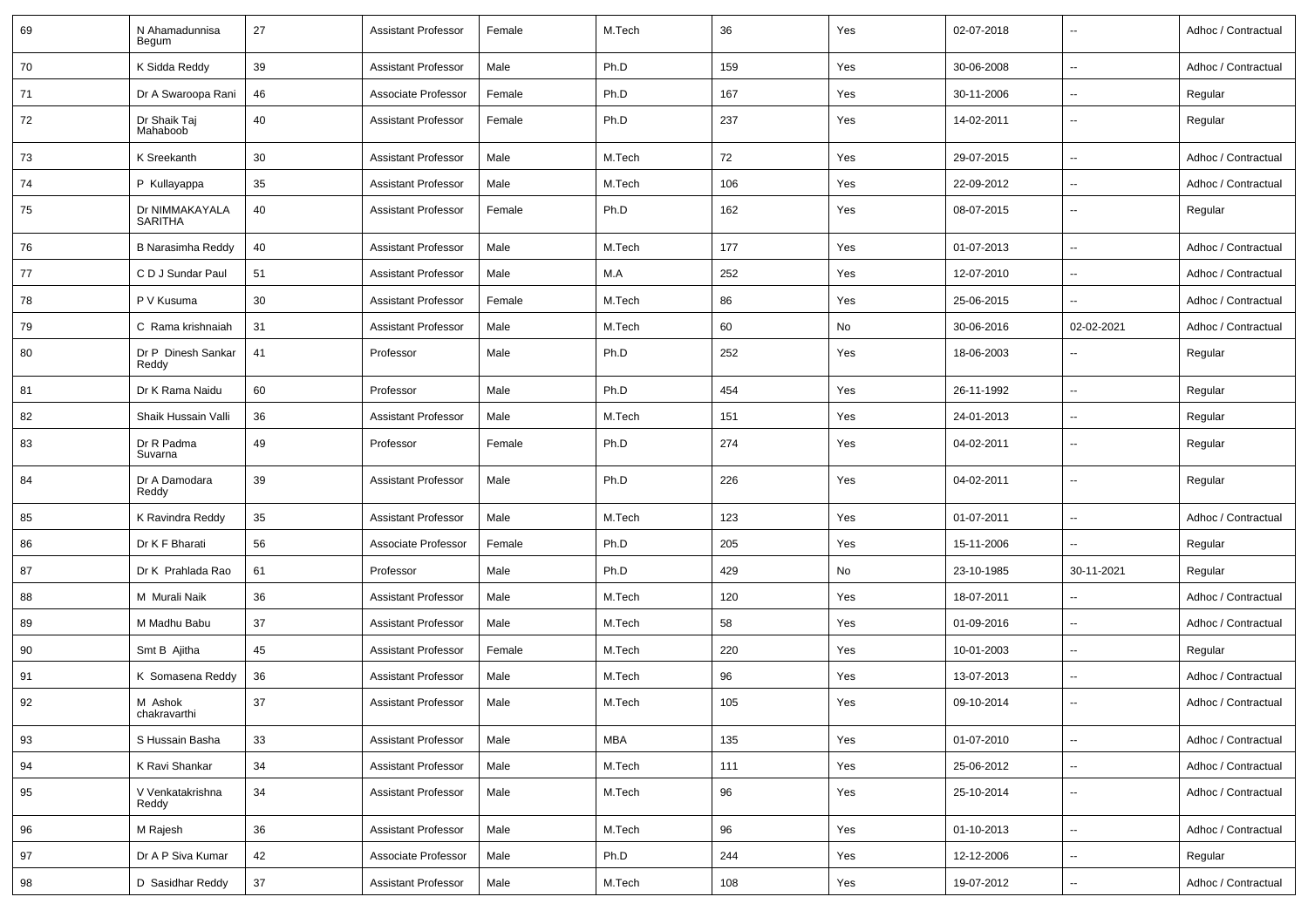| 99  | R Ramadevi                  | 31 | <b>Assistant Professor</b> | Female | M.Sc.  | 125 | Yes | 20-02-2012 | $\overline{\phantom{a}}$ | Adhoc / Contractual |
|-----|-----------------------------|----|----------------------------|--------|--------|-----|-----|------------|--------------------------|---------------------|
| 100 | K Balachandra<br>Reddy      | 29 | <b>Assistant Professor</b> | Male   | M.Tech | 74  | Yes | 01-07-2015 | --                       | Adhoc / Contractual |
| 101 | Dr C Shoba Bindu            | 45 | Professor                  | Female | Ph.D   | 258 | Yes | 31-05-2003 | $\overline{\phantom{a}}$ | Regular             |
| 102 | Dr K Hemachandra<br>Reddy   | 55 | Professor                  | Male   | Ph.D   | 370 | Yes | 02-07-2003 | $\overline{\phantom{a}}$ | Regular             |
| 103 | Dr N Devanna                | 53 | Professor                  | Male   | Ph.D   | 324 | Yes | 14-09-1994 | $\sim$                   | Regular             |
| 104 | N Shehanaz                  | 30 | <b>Assistant Professor</b> | Female | M.Tech | 56  | Yes | 05-07-2017 | --                       | Adhoc / Contractual |
| 105 | A Naresh                    | 34 | <b>Assistant Professor</b> | Male   | M.Tech | 117 | Yes | 01-09-2011 | $\overline{\phantom{a}}$ | Adhoc / Contractual |
| 106 | M Siva Kumar                | 35 | <b>Assistant Professor</b> | Male   | M.Tech | 129 | Yes | 01-07-2013 | $\overline{\phantom{a}}$ | Adhoc / Contractual |
| 107 | K Mani                      | 31 | <b>Assistant Professor</b> | Female | M.Tech | 72  | Yes | 15-07-2015 | $\overline{\phantom{a}}$ | Adhoc / Contractual |
| 108 | P S Bharadwaj               | 33 | <b>Assistant Professor</b> | Male   | M.Tech | 106 | Yes | 22-09-2012 | $\overline{\phantom{a}}$ | Adhoc / Contractual |
| 109 | Dr T Narayana<br>Reddy      | 45 | Associate Professor        | Male   | Ph.D   | 178 | Yes | 08-11-2006 | $\overline{\phantom{a}}$ | Regular             |
| 110 | Dr K Thyagarajan            | 53 | Professor                  | Male   | Ph.D   | 285 | Yes | 10-11-2006 | $\sim$                   | Regular             |
| 111 | Dr P Chenna Reddy           | 48 | Professor                  | Male   | Ph.D   | 314 | Yes | 12-10-2000 | --                       | Regular             |
| 112 | Dr K Aparna                 | 42 | <b>Assistant Professor</b> | Female | Ph.D   | 218 | Yes | 01-09-2017 | $\overline{\phantom{a}}$ | Regular             |
| 113 | V Tejaswni                  | 30 | <b>Assistant Professor</b> | Female | M.Tech | 61  | Yes | 30-06-2016 | $\ddotsc$                | Adhoc / Contractual |
| 114 | Dr B Dilip Kumar            | 40 | <b>Assistant Professor</b> | Male   | Ph.D   | 204 | Yes | 14-12-2006 | $\overline{\phantom{a}}$ | Regular             |
| 115 | Dr B Chandra<br>Mohan Reddy | 52 | Associate Professor        | Male   | Ph.D   | 312 | Yes | 09-11-2006 | $\overline{\phantom{a}}$ | Regular             |
| 116 | V Kavitha                   | 35 | <b>Assistant Professor</b> | Female | M.Tech | 72  | Yes | 19-06-2017 | $\overline{\phantom{a}}$ | Adhoc / Contractual |
| 117 | K R Lavanya                 | 32 | <b>Assistant Professor</b> | Female | M.Tech | 90  | Yes | 09-08-2014 | $\overline{\phantom{a}}$ | Adhoc / Contractual |
| 118 | Uppara Sudha Rani           | 30 | <b>Assistant Professor</b> | Female | M.Tech | 79  | Yes | 16-07-2015 | $\overline{\phantom{a}}$ | Adhoc / Contractual |
| 119 | Gaddam Suresh               | 35 | <b>Assistant Professor</b> | Male   | M.Tech | 112 | Yes | 10-10-2014 | $\overline{\phantom{a}}$ | Adhoc / Contractual |
| 120 | V Vimala                    | 40 | <b>Assistant Professor</b> | Female | M.A    | 99  | Yes | 18-09-2013 | $\overline{\phantom{a}}$ | Adhoc / Contractual |
| 121 | Guddemmagari<br>Thapaswini  | 36 | <b>Assistant Professor</b> | Female | M.Tech | 124 | Yes | 18-09-2013 | $\overline{\phantom{a}}$ | Adhoc / Contractual |
| 122 | L Rajendra Prasad           | 37 | <b>Assistant Professor</b> | Male   | M.Sc.  | 56  | Yes | 18-09-2013 | $\overline{\phantom{a}}$ | Adhoc / Contractual |
| 123 | K Rajasekharachari          | 31 | <b>Assistant Professor</b> | Male   | M.Tech | 91  | Yes | 21-07-2014 | $\overline{\phantom{a}}$ | Adhoc / Contractual |
| 124 | S Sakunthala                | 35 | <b>Assistant Professor</b> | Female | M.Tech | 101 | Yes | 18-09-2013 | $\overline{\phantom{a}}$ | Adhoc / Contractual |
| 125 | M Venkata Kesava<br>Kumar   | 29 | <b>Assistant Professor</b> | Male   | M.Tech | 67  | Yes | 27-06-2016 | $\overline{\phantom{a}}$ | Adhoc / Contractual |
| 126 | G Neha Mallika              | 27 | <b>Assistant Professor</b> | Female | M.Tech | 42  | Yes | 27-01-2018 | $\overline{\phantom{a}}$ | Adhoc / Contractual |
| 127 | N Swathi                    | 32 | <b>Assistant Professor</b> | Female | M.Tech | 36  | Yes | 02-07-2018 | $\overline{\phantom{a}}$ | Adhoc / Contractual |
| 128 | Y Samreen Begum             | 27 | <b>Assistant Professor</b> | Female | M.Tech | 36  | Yes | 02-07-2018 | $\overline{\phantom{a}}$ | Adhoc / Contractual |
| 129 | P Vijaya Kumari             | 31 | <b>Assistant Professor</b> | Female | M.Tech | 60  | Yes | 01-08-2017 | $\overline{\phantom{a}}$ | Adhoc / Contractual |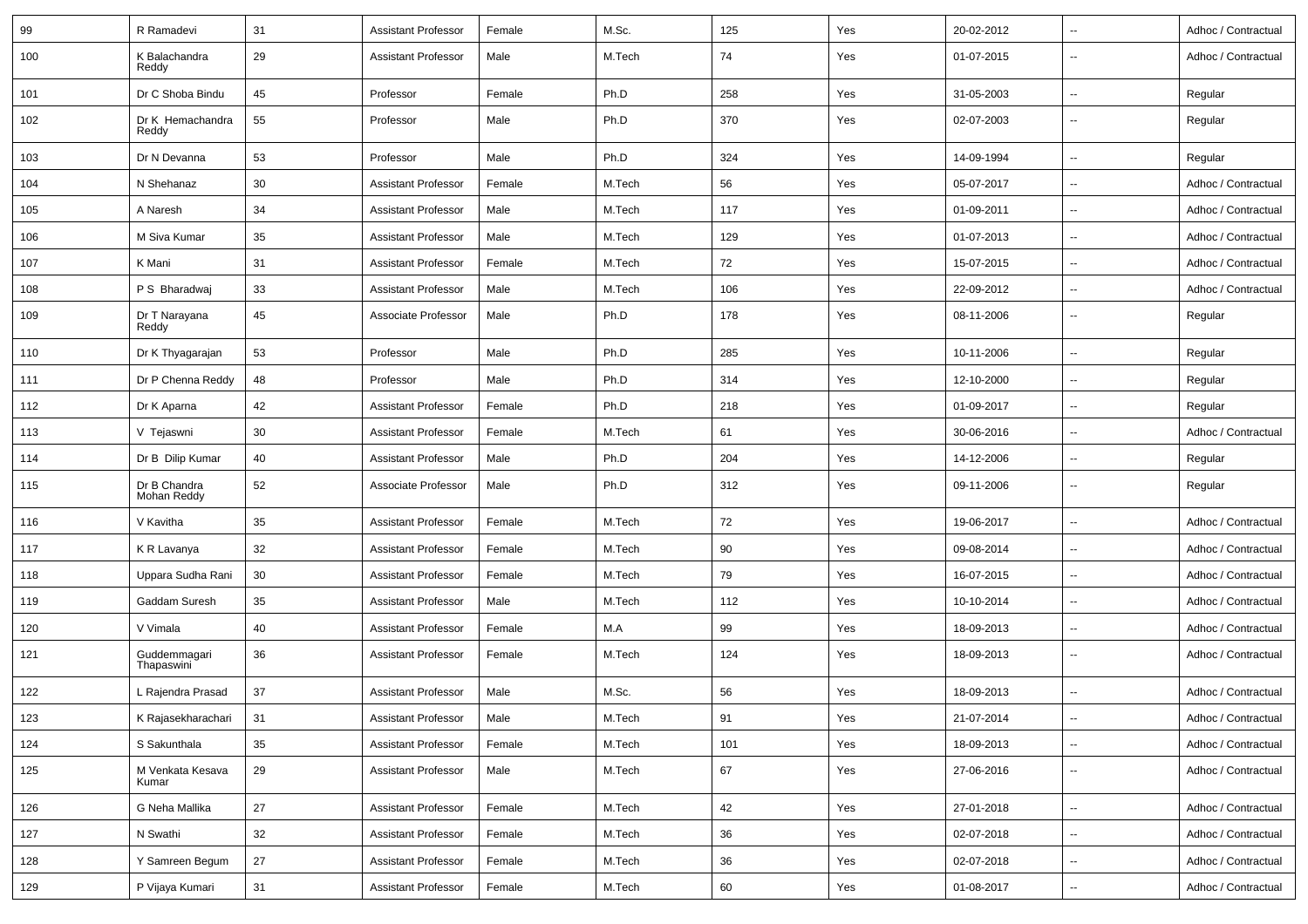| 130 | G Krishna Murthy           | 32     | <b>Assistant Professor</b> | Male   | M.Tech | 83  | Yes | 13-11-2014 | $\overline{\phantom{a}}$ | Adhoc / Contractual |
|-----|----------------------------|--------|----------------------------|--------|--------|-----|-----|------------|--------------------------|---------------------|
| 131 | K Sailaja                  | 35     | <b>Assistant Professor</b> | Female | M.Tech | 108 | Yes | 05-07-2016 | $\overline{\phantom{a}}$ | Adhoc / Contractual |
| 132 | Dr G Murali                | 40     | <b>Assistant Professor</b> | Male   | Ph.D   | 205 | Yes | 07-02-2011 | $\sim$                   | Regular             |
| 133 | C Chandrasekhar<br>Reddy   | 33     | <b>Assistant Professor</b> | Male   | M.Tech | 102 | Yes | 01-07-2014 | $\sim$                   | Adhoc / Contractual |
| 134 | Dr K Madhavi               | 50     | Associate Professor        | Female | Ph.D   | 262 | Yes | 10-11-2006 | $\overline{\phantom{a}}$ | Regular             |
| 135 | Dr B Omprakash             | 39     | <b>Assistant Professor</b> | Male   | Ph.D   | 143 | Yes | 03-02-2011 | $\overline{\phantom{a}}$ | Regular             |
| 136 | T Niranjan Babu            | 32     | <b>Assistant Professor</b> | Male   | M.Tech | 80  | Yes | 01-01-2015 | $\overline{\phantom{a}}$ | Adhoc / Contractual |
| 137 | M Niranjan Kumar<br>Reddy  | 28     | <b>Assistant Professor</b> | Male   | M.Tech | 54  | Yes | 19-06-2017 | $\overline{\phantom{a}}$ | Adhoc / Contractual |
| 138 | K Thabrez Khan             | 39     | <b>Assistant Professor</b> | Male   | M.A    | 94  | Yes | 02-09-2013 | $\sim$                   | Adhoc / Contractual |
| 139 | V Madhusudhan<br>Reddy     | 30     | <b>Assistant Professor</b> | Male   | M.Tech | 87  | Yes | 01-07-2015 | $\overline{\phantom{a}}$ | Adhoc / Contractual |
| 140 | <b>B Syed Osman</b>        | 53     | <b>Assistant Professor</b> | Male   | M.Tech | 264 | Yes | 25-09-1999 | $\overline{\phantom{a}}$ | Adhoc / Contractual |
| 141 | T Dada Kalandar            | 35     | <b>Assistant Professor</b> | Male   | M.Tech | 81  | Yes | 09-10-2014 | $\sim$                   | Adhoc / Contractual |
| 142 | M Naga Chaitra             | 36     | <b>Assistant Professor</b> | Female | M.Tech | 60  | Yes | 30-06-2016 | $\overline{\phantom{a}}$ | Adhoc / Contractual |
| 143 | G Chenna Keshava<br>Reddy  | 28     | <b>Assistant Professor</b> | Male   | M.Tech | 60  | Yes | 19-06-2017 | $\overline{\phantom{a}}$ | Adhoc / Contractual |
| 144 | Dr K Sesha<br>Maheswaramma | 42     | Associate Professor        | Female | Ph.D   | 225 | Yes | 09-11-2006 |                          | Regular             |
| 145 | Dr R Bhuvana Vijaya        | 54     | Professor                  | Female | Ph.D   | 176 | Yes | 07-11-2006 | $\overline{\phantom{a}}$ | Regular             |
| 146 | Dr R Bhavani               | 45     | Professor                  | Female | Ph.D   | 248 | Yes | 16-11-2000 | $\sim$                   | Regular             |
| 147 | G Eswar                    | 30     | <b>Assistant Professor</b> | Male   | M.Tech | 61  | Yes | 30-06-2016 | $\overline{\phantom{a}}$ | Adhoc / Contractual |
| 148 | D Mahendra Reddy           | 39     | <b>Assistant Professor</b> | Male   | M.Tech | 120 | Yes | 04-07-2013 | $\sim$                   | Adhoc / Contractual |
| 149 | Dr G V Subba<br>Reddy      | 52     | Professor                  | Male   | Ph.D   | 297 | Yes | 10-11-2006 | $\sim$                   | Regular             |
| 150 | Dr S Jassica Saritha       | 48     | <b>Assistant Professor</b> | Female | Ph.D   | 194 | Yes | 08-02-2011 | $\overline{\phantom{a}}$ | Regular             |
| 151 | Dr A Ananda Rao            | 55     | Professor                  | Male   | Ph.D   | 368 | Yes | 29-10-1992 | $\overline{\phantom{a}}$ | Regular             |
| 152 | Dr M Vijaya Kumar          | 55     | Professor                  | Male   | Ph.D   | 345 | Yes | 19-10-1992 |                          | Regular             |
| 153 | Dr A Naga Raju             | 48     | <b>Assistant Professor</b> | Male   | Ph.D   | 166 | Yes | 03-09-2007 |                          | Adhoc / Contractual |
| 154 | B Venkata Sowjanya         | 30     | <b>Assistant Professor</b> | Female | M.Tech | 72  | Yes | 25-06-2015 | $\overline{\phantom{a}}$ | Adhoc / Contractual |
| 155 | Dr V Venugopal<br>Reddy    | 55     | Professor                  | Male   | Ph.D   | 384 | Yes | 08-11-2006 | $\overline{\phantom{a}}$ | Regular             |
| 156 | L Bhavya                   | 29     | <b>Assistant Professor</b> | Female | M.Tech | 63  | Yes | 27-06-2016 | $\sim$                   | Adhoc / Contractual |
| 157 | Dr A Suresh Babu           | 42     | Professor                  | Male   | Ph.D   | 247 | Yes | 01-12-2006 | $\overline{\phantom{a}}$ | Regular             |
| 158 | Dr M L S Deva<br>Kumar     | 49     | Professor                  | Male   | Ph.D   | 288 | Yes | 12-11-1999 | $\sim$                   | Regular             |
| 159 | K Peddintaiah              | $35\,$ | <b>Assistant Professor</b> | Male   | M.Tech | 66  | Yes | 07-01-2016 | $\sim$                   | Adhoc / Contractual |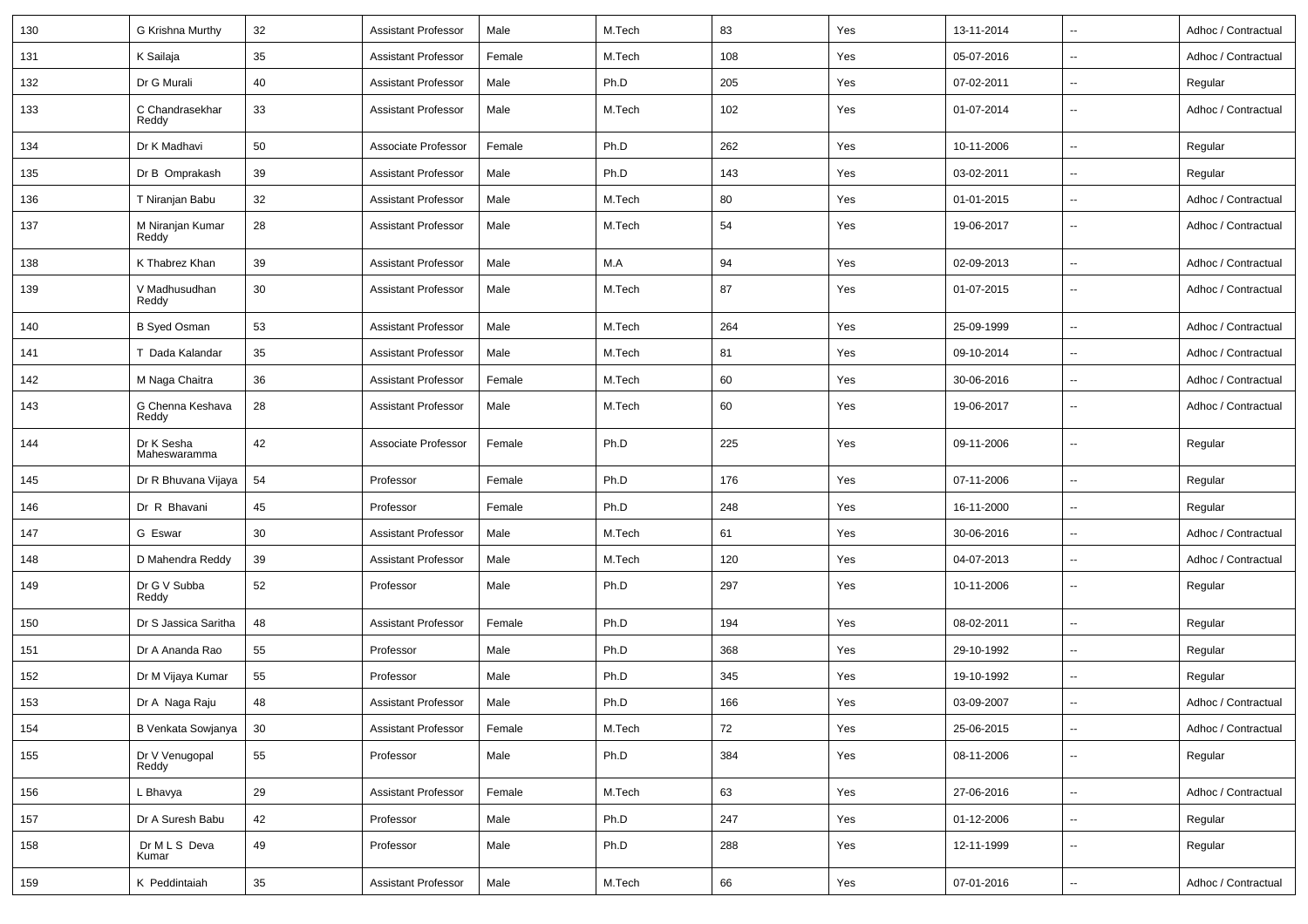| 160 | J Nageswara Rao                 | 28 | <b>Assistant Professor</b> | Male   | M.Tech | 49  | Yes | 19-06-2017 | $\overline{\phantom{a}}$ | Adhoc / Contractual |
|-----|---------------------------------|----|----------------------------|--------|--------|-----|-----|------------|--------------------------|---------------------|
| 161 | Mrs P Manisha                   | 34 | <b>Assistant Professor</b> | Female | M.Tech | 132 | Yes | 21-03-2019 | $\overline{\phantom{a}}$ | Regular             |
| 162 | Dr D LOKESWAR<br><b>REDDY</b>   | 36 | <b>Assistant Professor</b> | Male   | Ph.D   | 140 | Yes | 01-02-2010 | $\sim$                   | Adhoc / Contractual |
| 163 | Dr S Krishnaiah                 | 56 | Professor                  | Male   | Ph.D   | 323 | Yes | 21-09-1994 | $\overline{\phantom{a}}$ | Regular             |
| 164 | Smy Y Nuzhat<br>Afreen          | 29 | <b>Assistant Professor</b> | Female | M.Tech | 61  | Yes | 30-06-2016 | $\overline{\phantom{a}}$ | Adhoc / Contractual |
| 165 | K Nagabhushanam                 | 35 | <b>Assistant Professor</b> | Male   | M.Tech | 120 | Yes | 27-06-2011 | $\overline{\phantom{a}}$ | Adhoc / Contractual |
| 166 | Dr G Mamatha                    | 43 | <b>Assistant Professor</b> | Female | Ph.D   | 125 | Yes | 03-02-2011 | $\overline{\phantom{a}}$ | Regular             |
| 167 | Dr D Babu Reddy                 | 39 | <b>Assistant Professor</b> | Male   | Ph.D   | 126 | Yes | 01-08-2017 | $\ddotsc$                | Adhoc / Contractual |
| 168 | Dr N Zafrunnisha                | 43 | <b>Assistant Professor</b> | Female | Ph.D   | 132 | Yes | 09-09-2017 | $\overline{\phantom{a}}$ | Regular             |
| 169 | Sake Saraswathi                 | 32 | <b>Assistant Professor</b> | Female | M.Tech | 96  | Yes | 12-07-2013 | $\sim$                   | Adhoc / Contractual |
| 170 | R J V Anil Kumar                | 49 | <b>Assistant Professor</b> | Male   | Ph.D   | 192 | Yes | 30-07-2005 | Ξ.                       | Adhoc / Contractual |
| 171 | Dr P Bharat Kumar               | 35 | <b>Assistant Professor</b> | Male   | Ph.D   | 154 | Yes | 24-09-2008 | --                       | Adhoc / Contractual |
| 172 | Dr S Aruna Mastani              | 47 | <b>Assistant Professor</b> | Female | Ph.D   | 238 | Yes | 03-02-2011 | $\overline{\phantom{a}}$ | Regular             |
| 173 | Dr K Govinda Rajulu             | 61 | Professor                  | Male   | Ph.D   | 433 | Yes | 15-06-1985 | $\overline{\phantom{a}}$ | Regular             |
| 174 | Dr C Sivananda<br>Reddy         | 34 | <b>Assistant Professor</b> | Male   | Ph.D   | 128 | Yes | 25-01-2011 | $\overline{\phantom{a}}$ | Adhoc / Contractual |
| 175 | M Chenna Keshava                | 35 | <b>Assistant Professor</b> | Male   | M.Tech | 120 | Yes | 27-06-2016 | $\overline{\phantom{a}}$ | Adhoc / Contractual |
| 176 | Dr S Vasundra                   | 45 | Professor                  | Female | Ph.D   | 261 | Yes | 28-10-1999 | $\overline{\phantom{a}}$ | Regular             |
| 177 | M Vijaykanth                    | 38 | <b>Assistant Professor</b> | Male   | M.Tech | 106 | Yes | 22-09-2012 | $\overline{\phantom{a}}$ | Adhoc / Contractual |
| 178 | M Naga Ramya<br>Krishna         | 35 | <b>Assistant Professor</b> | Female | M.Tech | 66  | Yes | 07-01-2016 | $\overline{\phantom{a}}$ | Adhoc / Contractual |
| 179 | S Ghouhar Taj                   | 36 | <b>Assistant Professor</b> | Male   | M.Tech | 68  | Yes | 25-06-2016 | $\overline{\phantom{a}}$ | Adhoc / Contractual |
| 180 | K Chandra Sekhar                | 34 | <b>Assistant Professor</b> | Male   | M.Tech | 96  | Yes | 04-09-2014 | $\overline{\phantom{a}}$ | Adhoc / Contractual |
| 181 | Dr D R Srinivasan               | 51 | <b>Assistant Professor</b> | Male   | Ph.D   | 340 | Yes | 04-12-2020 | $\sim$                   | Regular             |
| 182 | Kunda Nagamani                  | 35 | <b>Assistant Professor</b> | Female | M.Sc.  | 120 | Yes | 21-07-2014 | $\overline{\phantom{a}}$ | Adhoc / Contractual |
| 183 | Bodevenkata Kavya<br>Teja       | 30 | <b>Assistant Professor</b> | Female | M.Tech | 78  | Yes | 01-01-2016 | $\overline{\phantom{a}}$ | Adhoc / Contractual |
| 184 | Khan Patan Basheer   33         |    | <b>Assistant Professor</b> | Male   | M.A    | 132 | Yes | 16-07-2015 | $\sim$                   | Adhoc / Contractual |
| 185 | Thammannagari<br>Sreenadh Reddy | 29 | <b>Assistant Professor</b> | Male   | M.Tech | 51  | Yes | 03-10-2017 | $\overline{\phantom{a}}$ | Adhoc / Contractual |
| 186 | K Hemavani                      | 29 | <b>Assistant Professor</b> | Female | M.Tech | 67  | Yes | 27-06-2016 | $\sim$                   | Adhoc / Contractual |
| 187 | Varamula Saritha                | 34 | <b>Assistant Professor</b> | Female | M.Tech | 78  | Yes | 27-06-2016 | $\overline{\phantom{a}}$ | Adhoc / Contractual |
| 188 | <b>B C Vengamuni</b>            | 34 | <b>Assistant Professor</b> | Male   | M.Tech | 55  | Yes | 01-12-2016 | $\overline{\phantom{a}}$ | Adhoc / Contractual |
| 189 | Smt A Meenakshi                 | 41 | <b>Assistant Professor</b> | Female | M.Tech | 176 | Yes | 14-11-2006 | $\overline{\phantom{a}}$ | Regular             |
| 190 | P A Prabhakara                  | 39 | <b>Assistant Professor</b> | Male   | M.Tech | 36  | Yes | 02-07-2018 | $\overline{\phantom{a}}$ | Adhoc / Contractual |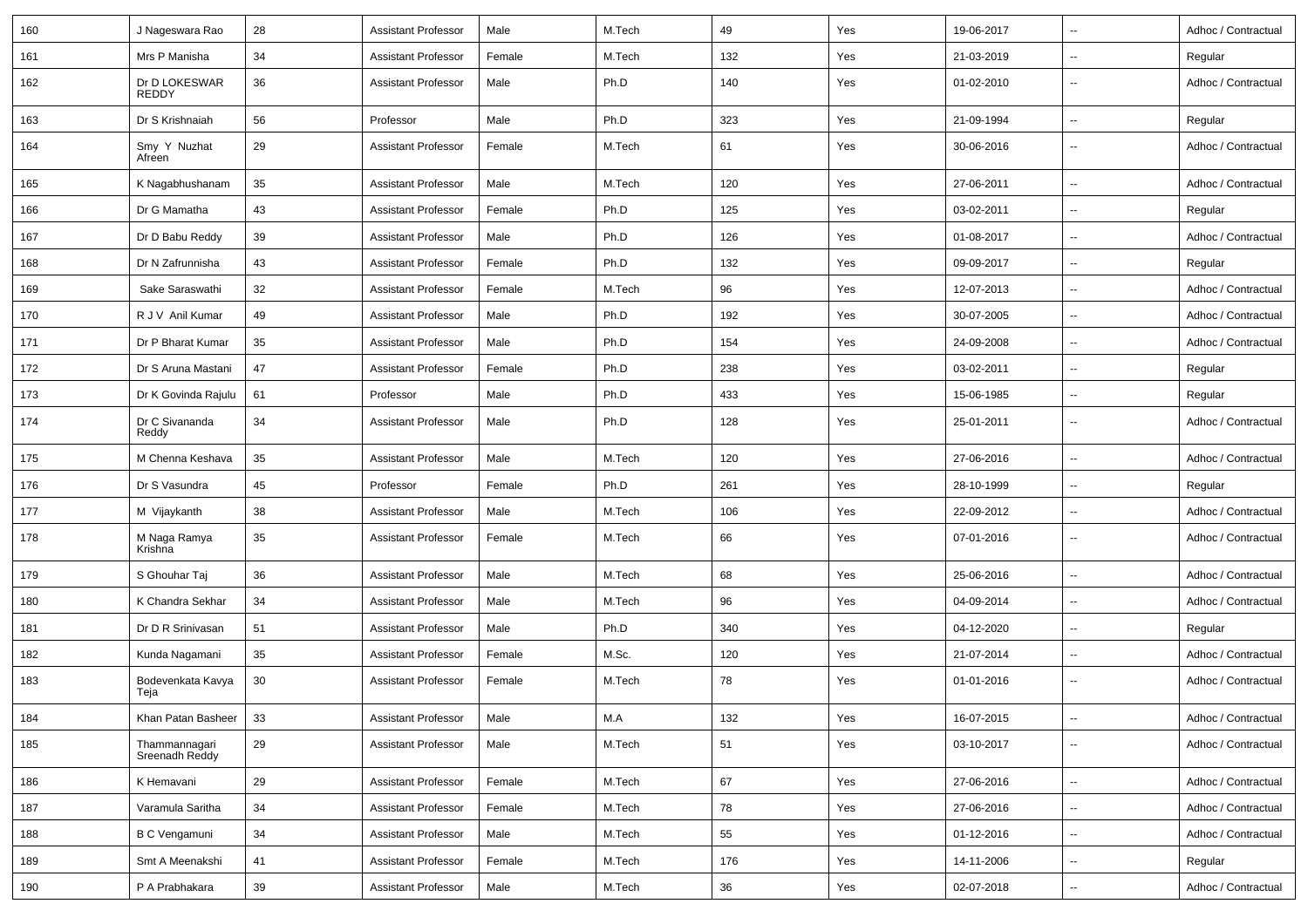| 191 | D Kalyani                                     | 27 | <b>Assistant Professor</b> | Female | M.Tech | 36  | Yes | 02-07-2018 | $\overline{\phantom{a}}$ | Adhoc / Contractual |
|-----|-----------------------------------------------|----|----------------------------|--------|--------|-----|-----|------------|--------------------------|---------------------|
| 192 | V Shobitha                                    | 27 | <b>Assistant Professor</b> | Female | M.Tech | 36  | Yes | 02-07-2018 | $\overline{\phantom{a}}$ | Adhoc / Contractual |
| 193 | Dr Palacharla<br>Ramakrishna                  | 73 | Professor                  | Male   | M.Tech | 612 | Yes | 01-04-2018 | $\sim$                   | Visiting            |
| 194 | <b>B</b> Jagadeesh                            | 31 | <b>Assistant Professor</b> | Male   | M.Tech | 82  | Yes | 18-12-2014 | $\overline{\phantom{a}}$ | Adhoc / Contractual |
| 195 | Dr E Keshava<br>Reddy                         | 49 | Professor                  | Male   | Ph.D   | 176 | Yes | 16-11-2006 | $\overline{\phantom{a}}$ | Regular             |
| 196 | K Pavan Kumar<br>Reddy                        | 33 | <b>Assistant Professor</b> | Male   | M.Tech | 132 | Yes | 17-09-2012 | $\overline{\phantom{a}}$ | Adhoc / Contractual |
| 197 | Dr Vaishali G<br>Ghorpade                     | 50 | Professor                  | Female | Ph.D   | 246 | Yes | 03-02-2001 | $\sim$                   | Regular             |
| 198 | N Kiran Kumar                                 | 36 | <b>Assistant Professor</b> | Male   | M.Tech | 61  | Yes | 30-06-2016 | $\sim$                   | Adhoc / Contractual |
| 199 | M Sreedhar                                    | 36 | <b>Assistant Professor</b> | Male   | M.Tech | 84  | Yes | 07-07-2014 | $\overline{\phantom{a}}$ | Adhoc / Contractual |
| 200 | <b>BUDIDETISUDHEE</b><br><b>R KUMAR REDDY</b> | 30 | <b>Assistant Professor</b> | Male   | M.Tech | 66  | Yes | 01-07-2017 | $\sim$                   | Adhoc / Contractual |
| 201 | S Venkatarami<br>Reddy                        | 35 | <b>Assistant Professor</b> | Male   | M.Tech | 86  | Yes | 01-07-2015 | $\overline{\phantom{a}}$ | Adhoc / Contractual |
| 202 | Dr D Vishnu<br>Vardhan                        | 43 | <b>Assistant Professor</b> | Male   | Ph.D   | 238 | Yes | 15-07-2016 | $\sim$                   | Regular             |
| 203 | D Jyothi                                      | 40 | <b>Assistant Professor</b> | Female | M.Tech | 114 | Yes | 02-01-2012 | $\overline{\phantom{a}}$ | Adhoc / Contractual |
| 204 | K Srinivasa Rao                               | 35 | <b>Assistant Professor</b> | Male   | M.Tech | 110 | Yes | 20-05-2012 | $\sim$                   | Adhoc / Contractual |
| 205 | <b>B Beulah Shoba</b><br>Rani                 | 53 | <b>Assistant Professor</b> | Female | M.A    | 108 | Yes | 05-07-2016 |                          | Adhoc / Contractual |
| 206 | Sri K Vimala Kumar                            | 40 | <b>Assistant Professor</b> | Male   | M.Tech | 213 | Yes | 07-02-2011 |                          | Regular             |
| 207 | Dr M Rama Naik                                | 39 | <b>Assistant Professor</b> | Male   | Ph.D   | 84  | Yes | 09-07-2014 | $\overline{\phantom{a}}$ | Adhoc / Contractual |
| 208 | S Prateep Kumar                               | 42 | <b>Assistant Professor</b> | Male   | M.Tech | 122 | Yes | 09-08-2011 | $\overline{\phantom{a}}$ | Adhoc / Contractual |
| 209 | T C Sanjeevarayudu                            | 34 | <b>Assistant Professor</b> | Male   | M.Tech | 96  | Yes | 01-10-2013 | $\overline{\phantom{a}}$ | Adhoc / Contractual |
| 210 | Dr M Ankarao                                  | 37 | <b>Assistant Professor</b> | Male   | Ph.D   | 125 | Yes | 11-02-2011 | $\sim$                   | Regular             |
| 211 | J Paul Rufus Babu                             | 33 | <b>Assistant Professor</b> | Male   | M.Tech | 106 | Yes | 22-09-2012 | $\sim$                   | Adhoc / Contractual |
| 212 | V Annapurna                                   | 37 | <b>Assistant Professor</b> | Female | M.Tech | 120 | Yes | 07-07-2011 | $\overline{\phantom{a}}$ | Adhoc / Contractual |
| 213 | Dr K Sandhya                                  | 40 | <b>Assistant Professor</b> | Female | Ph.D   | 169 | Yes | 18-08-2011 |                          | Adhoc / Contractual |
| 214 | <b>B</b> Rajini                               | 30 | <b>Assistant Professor</b> | Female | M.Tech | 96  | Yes | 01-07-2017 | $\overline{\phantom{a}}$ | Adhoc / Contractual |
| 215 | V Rafi                                        | 35 | <b>Assistant Professor</b> | Male   | M.Tech | 82  | Yes | 16-12-2014 | $\overline{\phantom{a}}$ | Adhoc / Contractual |
| 216 | S Aparna                                      | 36 | <b>Assistant Professor</b> | Female | M.Tech | 91  | Yes | 01-09-2014 | $\overline{\phantom{a}}$ | Adhoc / Contractual |
| 217 | Dr P Radhika Raju                             | 43 | <b>Assistant Professor</b> | Female | Ph.D   | 198 | Yes | 01-07-2005 | $\overline{\phantom{a}}$ | Adhoc / Contractual |
| 218 | Dr G Prasanthi                                | 50 | Professor                  | Female | Ph.D   | 273 | Yes | 31-10-1999 | $\sim$                   | Regular             |
| 219 | A Raja Sekhar<br>Babu <sup>1</sup>            | 36 | <b>Assistant Professor</b> | Male   | M.Tech | 102 | Yes | 16-01-2013 | $\ddot{\phantom{1}}$     | Adhoc / Contractual |
| 220 | P Rajesh                                      | 32 | <b>Assistant Professor</b> | Male   | M.Tech | 58  | No  | 01-07-2016 | 01-12-2021               | Adhoc / Contractual |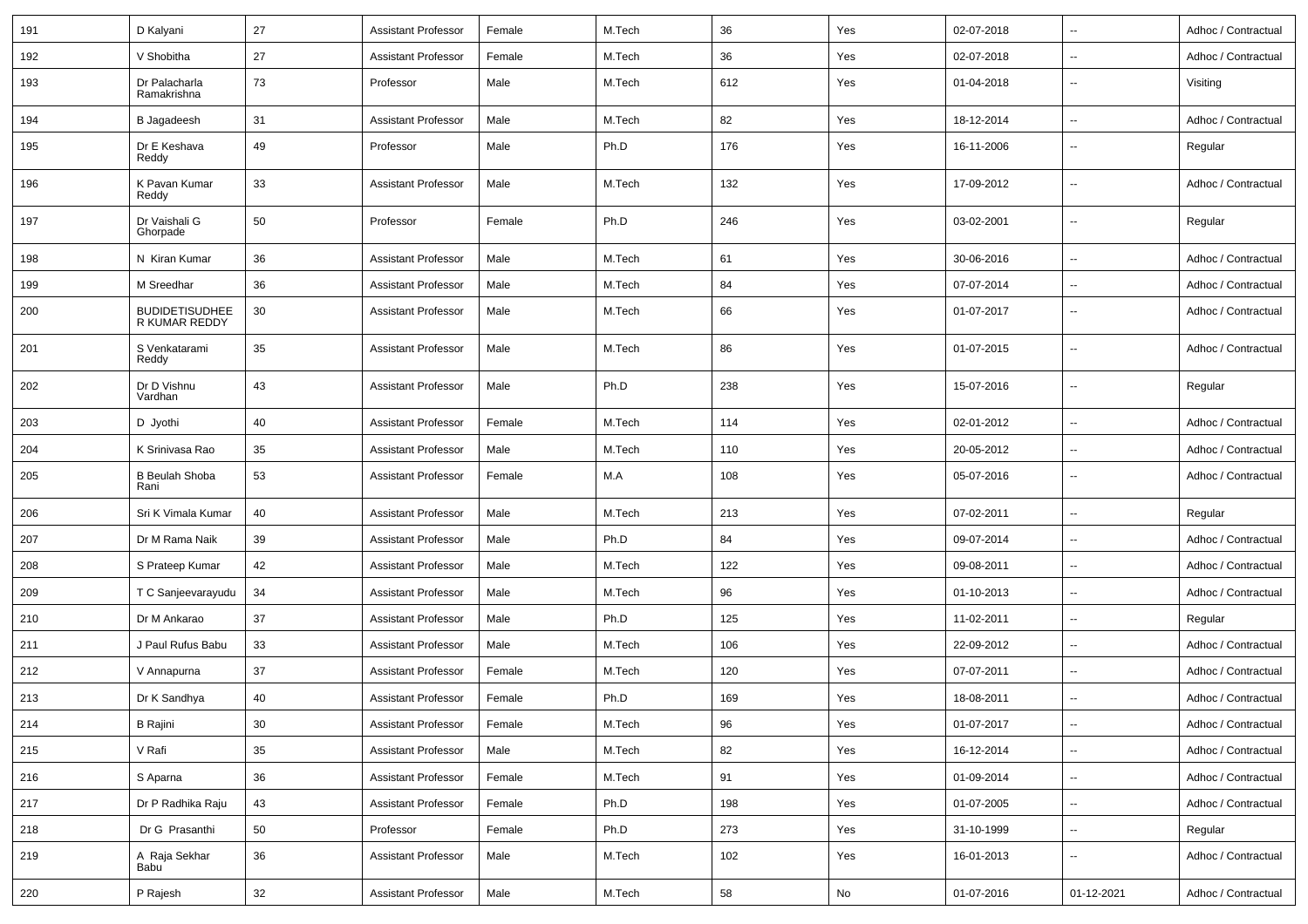| 221 | D Raghunath Kumar<br>Babu   | 37 | <b>Assistant Professor</b> | Male   | M.Tech | 198 | Yes | 06-07-2017 | $\overline{\phantom{a}}$ | Adhoc / Contractual |
|-----|-----------------------------|----|----------------------------|--------|--------|-----|-----|------------|--------------------------|---------------------|
| 222 | G Sivanatha Reddy           | 42 | <b>Assistant Professor</b> | Male   | Ph.D   | 120 | Yes | 04-01-2013 | $\sim$                   | Adhoc / Contractual |
| 223 | Dr M Sambaiah               | 43 | <b>Assistant Professor</b> | Male   | Ph.D   | 153 | Yes | 07-02-2011 | $\overline{\phantom{a}}$ | Regular             |
| 224 | C Prabhavathi               | 36 | <b>Assistant Professor</b> | Female | M.Tech | 108 | Yes | 27-06-2016 | $\overline{\phantom{a}}$ | Adhoc / Contractual |
| 225 | T S Mahammed<br>Basha       | 34 | <b>Assistant Professor</b> | Male   | M.Tech | 135 | Yes | 25-06-2012 | $\overline{\phantom{a}}$ | Adhoc / Contractual |
| 226 | K Surendra                  | 37 | <b>Assistant Professor</b> | Male   | M.Tech | 61  | Yes | 30-06-2016 | $\overline{\phantom{a}}$ | Adhoc / Contractual |
| 227 | Dr Lt S Sharada             | 43 | Associate Professor        | Female | Ph.D   | 217 | Yes | 21-06-2003 | $\overline{\phantom{a}}$ | Regular             |
| 228 | Dr M Suryanarayana<br>Reddy | 43 | Associate Professor        | Male   | Ph.D   | 273 | Yes | 08-11-2006 | $\sim$                   | Regular             |
| 229 | Dr Y Rameshwara<br>Reddy    | 41 | <b>Assistant Professor</b> | Male   | Ph.D   | 223 | Yes | 28-02-2011 | $\sim$                   | Regular             |
| 230 | K Siva Chandra              | 36 | <b>Assistant Professor</b> | Male   | M.Tech | 130 | Yes | 03-12-2010 | $\sim$                   | Adhoc / Contractual |
| 231 | S Sridhar                   | 40 | <b>Assistant Professor</b> | Male   | M.Tech | 175 | Yes | 09-02-2011 | $\sim$                   | Regular             |
| 232 | Dr S V<br>Satyanarayana     | 53 | Professor                  | Male   | Ph.D   | 328 | Yes | 15-09-1994 | $\overline{\phantom{a}}$ | Regular             |
| 233 | Dr M N Giri Prasad          | 61 | Professor                  | Male   | Ph.D   | 419 | Yes | 10-01-2001 | $\mathbf{u}$             | Regular             |
| 234 | Dr V Sumalatha              | 50 | Professor                  | Female | Ph.D   | 248 | Yes | 23-11-2000 | $\sim$                   | Regular             |
| 235 | <b>B Praveen Kumar</b>      | 32 | <b>Assistant Professor</b> | Male   | M.Tech | 90  | Yes | 15-07-2015 | $\sim$                   | Adhoc / Contractual |
| 236 | T Obulesu                   | 33 | <b>Assistant Professor</b> | Male   | M.Tech | 91  | Yes | 23-07-2015 | $\overline{\phantom{a}}$ | Adhoc / Contractual |
| 237 | Dr S Chandra<br>Mohan Reddy | 43 | Associate Professor        | Male   | Ph.D   | 222 | Yes | 19-06-2019 | $\sim$                   | Regular             |
| 238 | Dr E Arunakanthi            | 46 | Professor                  | Female | Ph.D   | 250 | Yes | 16-11-2000 | $\sim$                   | Regular             |
| 239 | Dr B Durga Prasad           | 55 | Professor                  | Male   | Ph.D   | 394 | Yes | 16-11-2006 | $\sim$                   | Regular             |
| 240 | P Uma Maheshwari            | 43 | <b>Assistant Professor</b> | Female | M.Tech | 129 | Yes | 10-02-2010 | $\overline{\phantom{a}}$ | Adhoc / Contractual |
| 241 | G Mahaboob Basha            | 28 | <b>Assistant Professor</b> | Male   | M.Tech | 48  | Yes | 03-07-2017 | $\overline{\phantom{a}}$ | Adhoc / Contractual |
| 242 | C Sunil                     | 29 | <b>Assistant Professor</b> | Male   | M.Tech | 91  | Yes | 27-06-2016 | $\overline{\phantom{a}}$ | Adhoc / Contractual |
| 243 | Dr R Manjula                | 52 | <b>Assistant Professor</b> | Female | Ph.D   | 125 | Yes | 07-02-2011 | $\overline{\phantom{a}}$ | Regular             |
| 244 | Ms N Vijaya<br>Laksnini     | 37 | <b>Assistant Professor</b> | Female | M.Tech | 115 | Yes | 24-02-2011 | $\overline{\phantom{a}}$ | Regular             |
| 245 | Dr H Sudarsana Rao          | 59 | Professor                  | Male   | Ph.D   | 433 | Yes | 09-07-1985 | $\sim$                   | Regular             |
| 246 | Dr R Kiranmayi              | 50 | Professor                  | Female | Ph.D   | 260 | Yes | 22-11-1999 | $\sim$                   | Regular             |
| 247 | S Venkateswarulu            | 36 | <b>Assistant Professor</b> | Male   | M.Tech | 120 | Yes | 19-07-2012 | $\sim$                   | Adhoc / Contractual |
| 248 | Dr P Ramana Reddy           | 51 | Professor                  | Male   | Ph.D   | 240 | Yes | 06-06-2003 | $\sim$                   | Regular             |
| 249 | B Lakshmi Niranjan<br>Reddy | 29 | <b>Assistant Professor</b> | Male   | M.Tech | 71  | Yes | 02-01-2017 | $\sim$                   | Adhoc / Contractual |
| 250 | Bojja Nagabhushana<br>Babu  | 34 | <b>Assistant Professor</b> | Male   | M.Tech | 100 | Yes | 18-09-2013 | $\sim$                   | Adhoc / Contractual |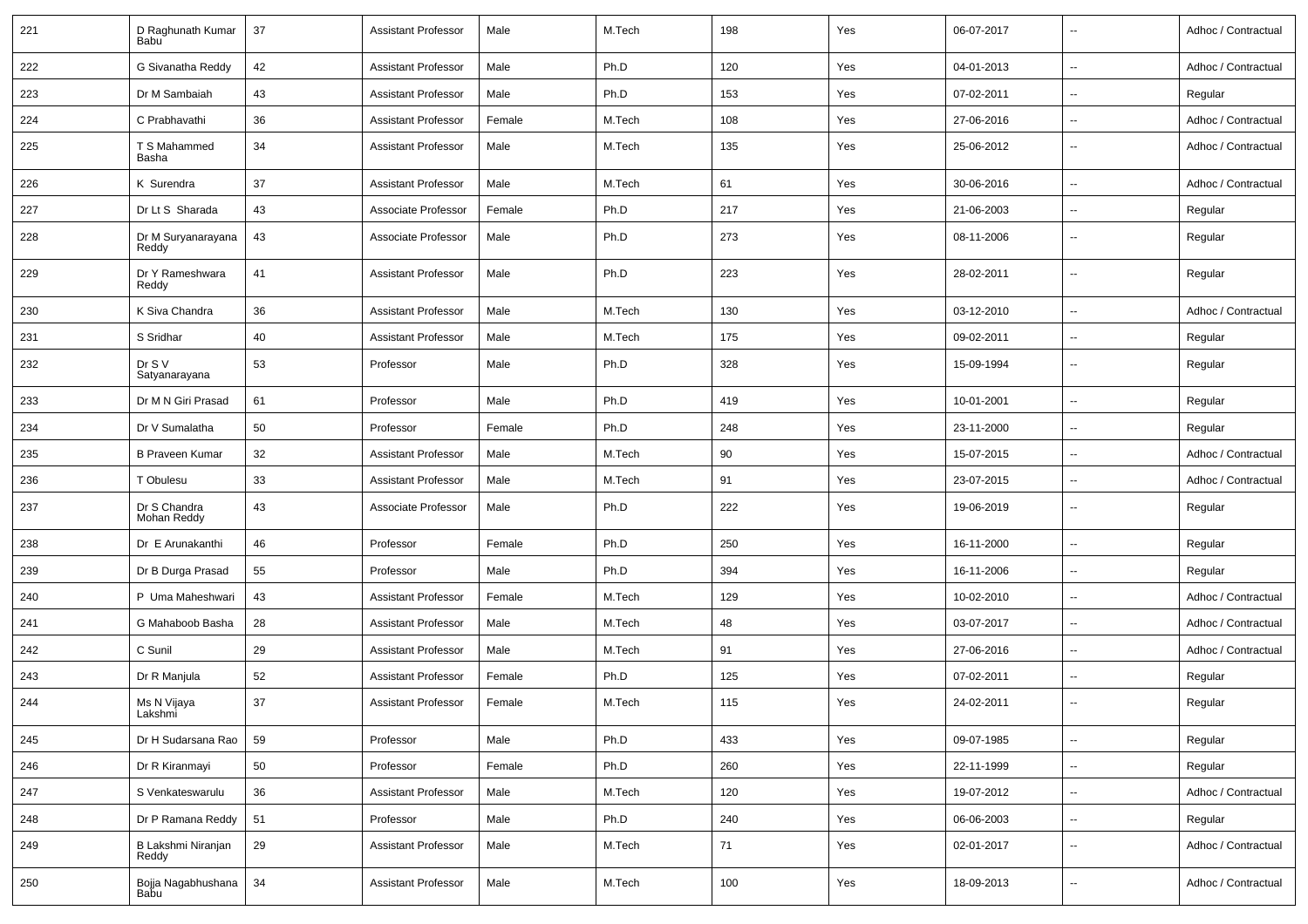| 251 | Shaik Noor<br>Mahammed          | 29 | Lecturer                   | Male   | M.Tech | 80  | Yes | 27-06-2016 | $\overline{\phantom{a}}$ | Adhoc / Contractual |
|-----|---------------------------------|----|----------------------------|--------|--------|-----|-----|------------|--------------------------|---------------------|
| 252 | K Mamatha                       | 31 | <b>Assistant Professor</b> | Female | M.Tech | 46  | Yes | 01-09-2017 | $\overline{\phantom{a}}$ | Adhoc / Contractual |
| 253 | Kakumanu Ganga<br>Bhavani       | 30 | <b>Assistant Professor</b> | Female | M.Tech | 79  | Yes | 27-06-2016 | --                       | Adhoc / Contractual |
| 254 | Ms V Venkata Sai<br>Ramya       | 29 | <b>Assistant Professor</b> | Male   | M.Tech | 53  | No  | 17-02-2017 | 03-06-2021               | Adhoc / Contractual |
| 255 | Ms K Firdose<br>Kowser Ahamadia | 28 | <b>Assistant Professor</b> | Female | M.Tech | 46  | Yes | 01-09-2017 | $\overline{\phantom{a}}$ | Adhoc / Contractual |
| 256 | Kalaka Raju                     | 36 | <b>Assistant Professor</b> | Male   | M.Tech | 124 | Yes | 21-06-2014 | $\ddotsc$                | Adhoc / Contractual |
| 257 | K R Remya                       | 40 | <b>Assistant Professor</b> | Female | M.Tech | 23  | No  | 04-09-2017 | 28-02-2020               | Adhoc / Contractual |
| 258 | T Durga Rao                     | 30 | <b>Assistant Professor</b> | Male   | M.Tech | 72  | Yes | 19-01-2015 | $\overline{\phantom{a}}$ | Adhoc / Contractual |
| 259 | GUNDLURI<br>SADDHAM             | 27 | <b>Assistant Professor</b> | Male   | M.Tech | 54  | Yes | 01-07-2017 | $\sim$                   | Adhoc / Contractual |
| 260 | M Revathi                       | 38 | <b>Assistant Professor</b> | Female | M.Tech | 79  | Yes | 16-07-2015 | $\ddotsc$                | Adhoc / Contractual |
| 261 | T Sudhakar                      | 46 | <b>Assistant Professor</b> | Male   | M.Tech | 55  | Yes | 01-12-2016 | $\sim$                   | Adhoc / Contractual |
| 262 | M Prashanthi                    | 28 | <b>Assistant Professor</b> | Female | M.Tech | 36  | Yes | 02-07-2018 | $\sim$                   | Adhoc / Contractual |
| 263 | Venapusa Lavanya                | 31 | <b>Assistant Professor</b> | Female | MBA    | 72  | Yes | 02-07-2018 | $\overline{\phantom{a}}$ | Adhoc / Contractual |
| 264 | Dr C Subhas                     | 60 | Professor                  | Male   | Ph.D   | 442 | Yes | 03-01-2019 | $\sim$                   | Regular             |
| 265 | Dr DAMARAPATI<br>NEERAJA        | 45 | Professor                  | Female | Ph.D   | 246 | Yes | 08-01-2019 | $\sim$                   | Regular             |
| 266 | Dr M Venkateswara<br>Rao        | 44 | Professor                  | Male   | Ph.D   | 252 | Yes | 01-01-2019 | $\sim$                   | Regular             |
| 267 | Dr V Naga Prasad<br>Naidu       | 48 | Professor                  | Male   | Ph.D   | 288 | Yes | 01-01-2019 | $\sim$                   | Regular             |
| 268 | Dr Shaik Naseera                | 46 | Professor                  | Female | Ph.D   | 306 | Yes | 08-01-2019 | $\overline{\phantom{a}}$ | Regular             |
| 269 | Dr G V Nagesh<br>Kumar          | 44 | Professor                  | Male   | Ph.D   | 240 | Yes | 01-01-2019 | $\overline{\phantom{a}}$ | Regular             |
| 270 | Dr R Ramana Reddy               | 46 | Professor                  | Male   | Ph.D   | 240 | Yes | 28-02-2019 | $\overline{\phantom{a}}$ | Regular             |
| 271 | Dr M Changal Raju               | 47 | Professor                  | Male   | Ph.D   | 276 | Yes | 01-01-2019 | $\sim$                   | Regular             |
| 272 | Dr T Ramesh Babu                | 40 | <b>Assistant Professor</b> | Male   | Ph.D   | 170 | Yes | 17-06-2019 | $\sim$                   | Adhoc / Contractual |
| 273 | G Aruna                         | 41 | <b>Assistant Professor</b> | Female | M.A    | 122 | Yes | 17-06-2019 | $\sim$                   | Adhoc / Contractual |
| 274 | S Jyothirmayee                  | 28 | <b>Assistant Professor</b> | Female | M.Tech | 56  | Yes | 01-11-2019 | $\ddotsc$                | Adhoc / Contractual |
| 275 | M Mani Kumar<br>Reddy           | 27 | <b>Assistant Professor</b> | Male   | M.Tech | 45  | Yes | 23-09-2019 | $\rightarrow$            | Adhoc / Contractual |
| 276 | Dr N Visali                     | 48 | Professor                  | Female | Ph.D   | 264 | Yes | 04-12-2020 | $\overline{\phantom{a}}$ | Regular             |
| 277 | Dr R<br>YUVASRAVANA             | 34 | <b>Assistant Professor</b> | Male   | Ph.D   | 62  | Yes | 09-09-2019 | $\sim$                   | Adhoc / Contractual |
| 278 | N Abhilash                      | 27 | <b>Assistant Professor</b> | Male   | M.Tech | 54  | Yes | 13-07-2019 | $\sim$                   | Adhoc / Contractual |
| 279 | K Madhurima                     | 29 | <b>Assistant Professor</b> | Female | M.Tech | 36  | Yes | 02-07-2018 | $\rightarrow$            | Adhoc / Contractual |